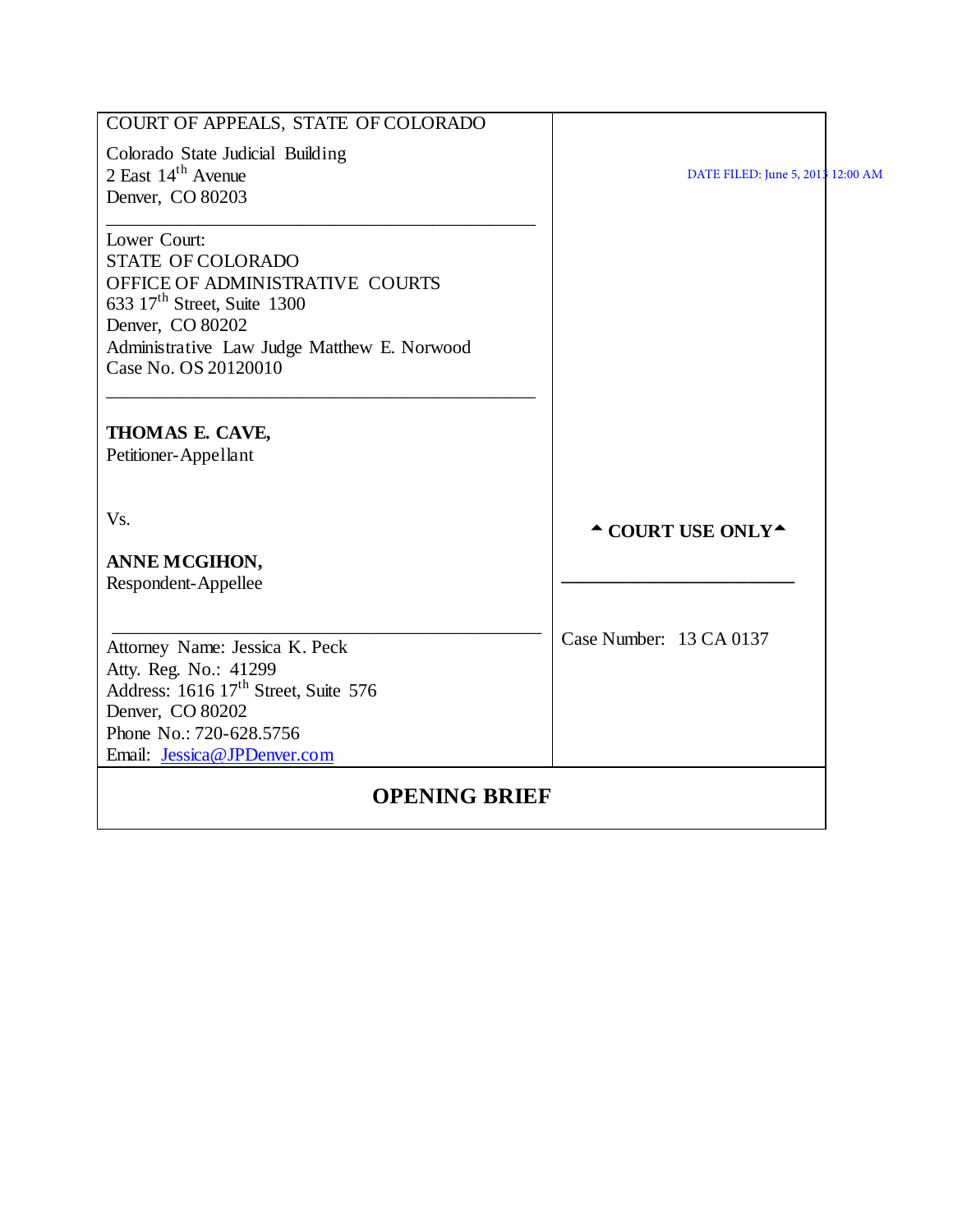# **TABLE OF CONTENTS**

| $\mathbf{I}$ . |                                        |                                                                                                                                                                                                                                                                                                                                                               |  |
|----------------|----------------------------------------|---------------------------------------------------------------------------------------------------------------------------------------------------------------------------------------------------------------------------------------------------------------------------------------------------------------------------------------------------------------|--|
| II.            |                                        |                                                                                                                                                                                                                                                                                                                                                               |  |
|                | A.                                     |                                                                                                                                                                                                                                                                                                                                                               |  |
|                | <b>B.</b>                              | COURSE OF PROCEEDINGS AND PRIOR DISPOSITION 4                                                                                                                                                                                                                                                                                                                 |  |
| Ш.             |                                        |                                                                                                                                                                                                                                                                                                                                                               |  |
| IV.            |                                        |                                                                                                                                                                                                                                                                                                                                                               |  |
| V.             |                                        |                                                                                                                                                                                                                                                                                                                                                               |  |
|                | $\mathbf{A}_{\cdot}$<br>$\mathbf{B}$ . | DISMISAL OF CLAIM I UNDER C.R.C.P., RULE 12(B)(5)<br>1.<br>2.<br>3.<br>ALJ'S Erroneous Basis for Dismissal  11<br>$\overline{4}$ .<br><b>Agreement to Co-Host Fundraiser Constitutes</b><br>5.<br>ALJ ERRED IN AWARDING ATTORNEY FEES 14<br>1.<br>2.<br>ALJ Erred in Finding Complaint Frivolous15<br>3.<br>ALJ Erred in Finding Complaint Groundless18<br>4. |  |
| VI.            |                                        |                                                                                                                                                                                                                                                                                                                                                               |  |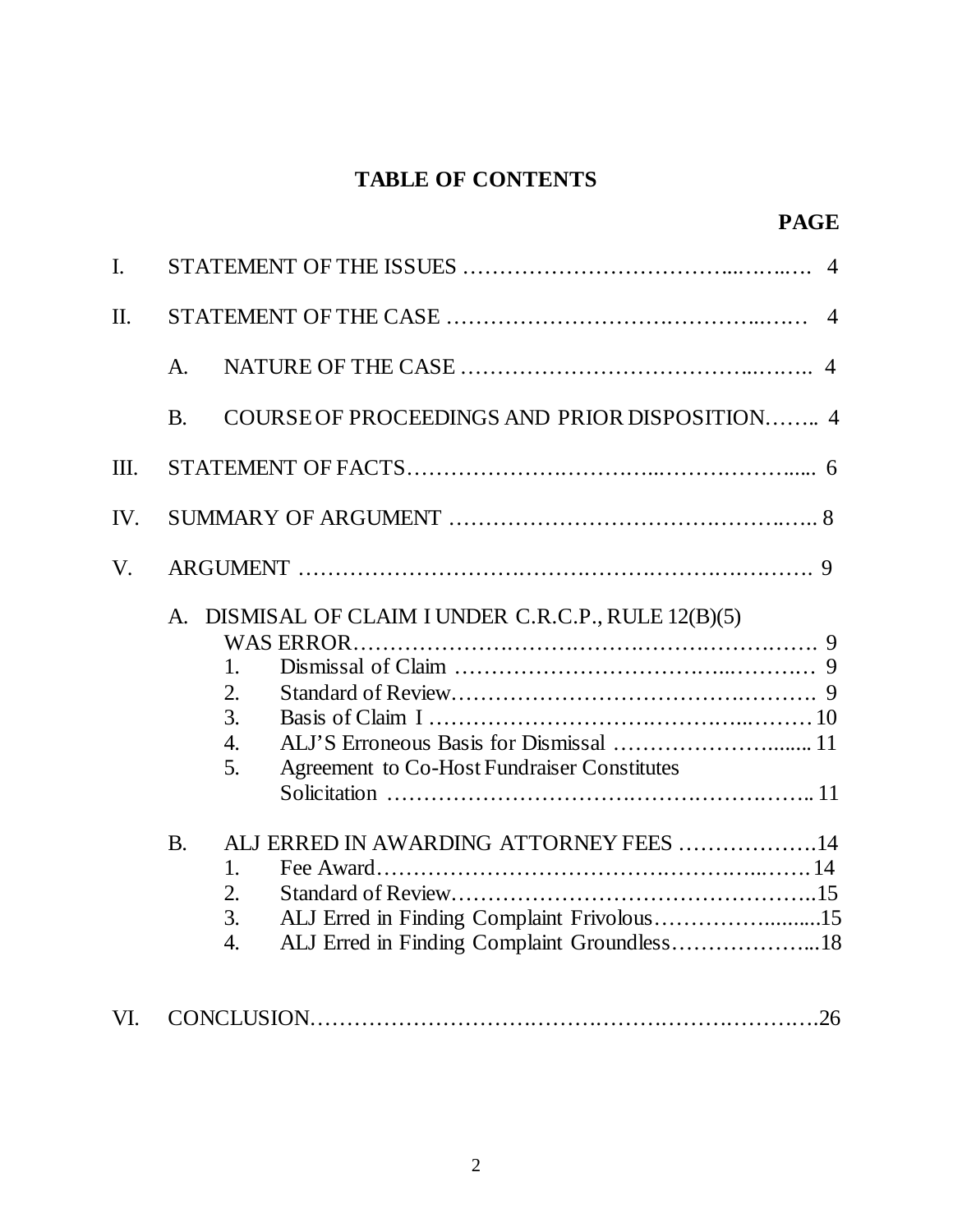# **TABLE OF AUTHORITIES**

| <b>CASES</b>                                                                          | <b>PAGE</b> |
|---------------------------------------------------------------------------------------|-------------|
|                                                                                       |             |
| Colborne Corp. v. Weinstein, No. 09CA0724., 2010 WL 185416                            |             |
|                                                                                       |             |
| Colorado Citizens for Ethics in Gov't v. Comm. for Am. Dream, 187 P. 3d 1207          |             |
|                                                                                       |             |
| Green Party of Connecticut v. Garfield, 590 F. Supp. 2d 288 (D. Conn. 2008 12, 14     |             |
|                                                                                       |             |
| Haystack Ranch, LLC v. Fazzio, 997 P. 2d 548 (Colo. 2000) 14                          |             |
| Hopkins v. Indus. Claim Appeals Office, No. 11CA0239, 2011 WL 6425616                 |             |
|                                                                                       |             |
|                                                                                       |             |
| Indiana Dep't of Revenue v. Kimberly-Clark Corp., 416 N.E. 2d 1264 (Ind. 1981)13      |             |
| Martin Tractor Co. v. F.E.C., 627 F. 2d 375 (D. C. Cir. 1980)11, 12, 13               |             |
|                                                                                       |             |
| Nienke v. Naiman Group, Ltd., 857 P. 2d 446 (Colo. App. 1992) 16                      |             |
|                                                                                       |             |
| Seismic Int'l Res. Corp. v. South Ranch Oil Co., Inc., 793 F. 2d 227 (10th Cir. 1986) |             |
|                                                                                       |             |
|                                                                                       |             |
|                                                                                       |             |
| Western United Realty, Inc. v. Isaacs, 679 P. 2d 1063 (Colo. 1984) 14, 18, 23         |             |
| Wheeler v. T. L. Roofing, Inc., 74 P. 3d 499 (Colo. App. 2003) 14                     |             |
| Wisconsin Dep't of Revenue, v. William Wrigley, Jr., Co., 505 U.S. 214 (1992) 13      |             |
|                                                                                       |             |

# **CONSTITUTIONS PAGE**

| ------ |
|--------|
|        |

# **STATUTES PAGE**

| <b>RULES</b> | <b>PAGE</b> |  |
|--------------|-------------|--|
|              |             |  |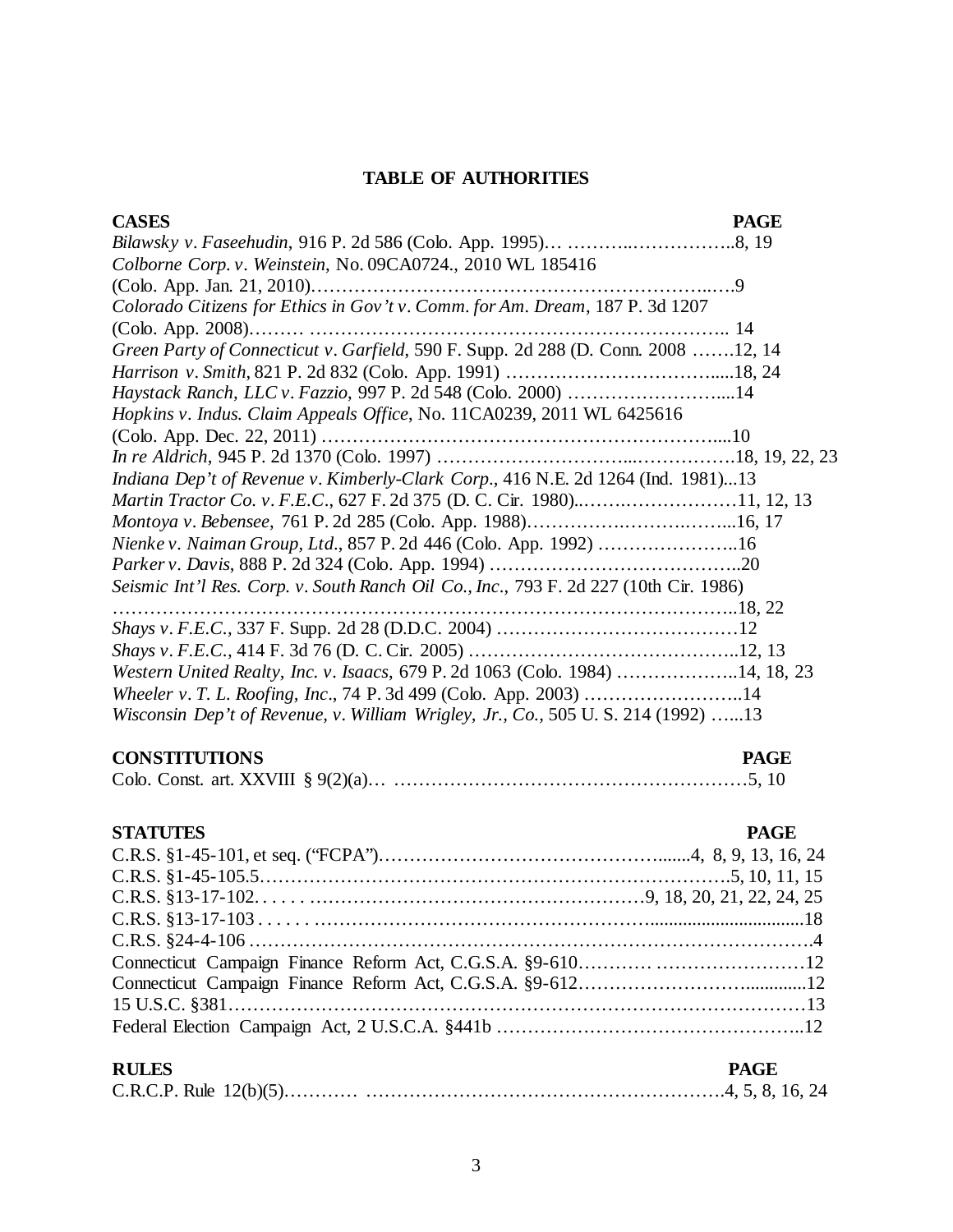# **I. STATEMENT OF THE ISSUES**

A. The Administrative Law Judge ("ALJ") erred in dismissing the action under C. R. C. P., Rule 12(b)(5) for failure to state a claim.

B. The ALJ erred in entering an award of attorney's fees in favor of Defendant-Appellee Anne McGihon and against Plaintiff-Appellant Thomas E. Cave ("Cave") and his attorney Jessica Peck, Esq. ("Peck").

# **II. STATEMENT OF THE CASE**

#### A. Nature of the Case.

This case arises from a violation of Colorado's Fair Campaign Practices Act, codified as amended at C.R.S. §1-45-101, *et seq.* ("FCPA"). Specifically, this case involves the conduct of Anne McGihon ("Defendant McGihon"), a registered lobbyist, and her decision to host a fundraising event for a candidate for the general assembly, while the general assembly was in session, constituting a violation of the FCPA. This appeal is filed pursuant to C.R.S. §24-4-106(11), from an Agency Decision of Administrative Law Judge Matthew E. Norwood ("ALJ").

# B. Course of Proceedings and Disposition in Administrative Hearing.

After becoming aware of e-mail invitations to two separate political fundraisers naming Defendant McGihon as a co- host of the events, Plaintiff Cave, a concerned private citizen, filed a Complaint on March 1, 2012, with the Colorado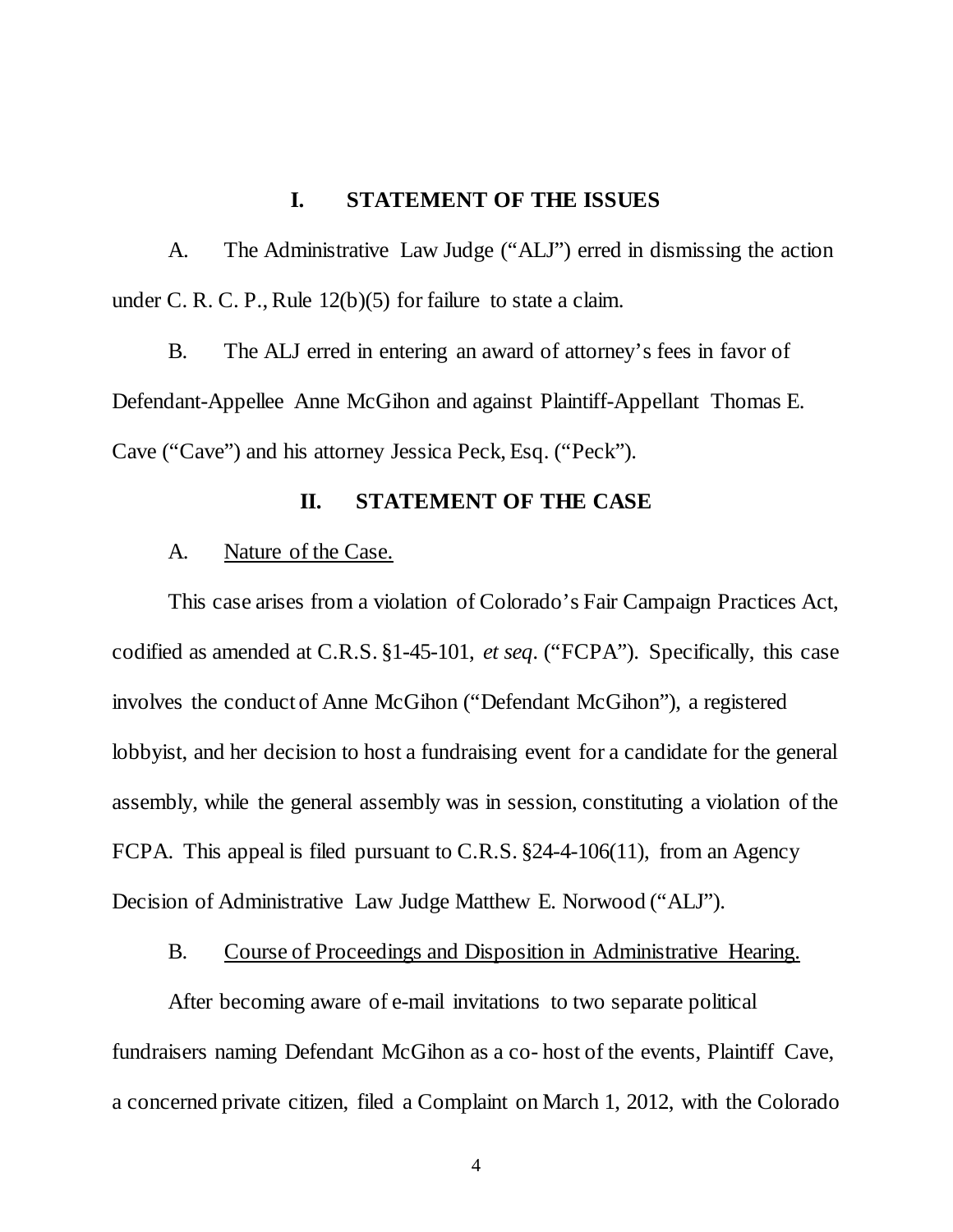Secretary of State. The Complaint was filed as provided under Article XXVIII, Section 9(2)(a) of the Colorado Constitution. [Rec. Vol. 1, P. 1-8]. The Complaint sought a declaration that Defendant McGihon's conduct violated C.R.S. §1-45- 105.5(1)(a), a part of the FCPA that prohibits professional lobbyists from soliciting contributions in support of a candidate for the general assembly, while the general assembly is in session. The Complaint asserted two claims against Defendant McGihon, based on two separate fundraising events, including one for general assembly candidate Dianne Primavera ("Claim I"), and one for the House Majority Project ("Claim II"). The Complaint was referred to the OAC for assignment to the ALJ. [Rec. Vol. 1, P. 28].

Although the provisions for private enforcement of the FCPA contemplate a speedy procedure, including a mandatory hearing within 15 days of the filing of the Complaint, Defendant McGihon chose to protract the proceedings by mounting challenges to the FCPA, and the Complaint, prior to obtaining a hearing on the merits of the claims against her. Therefore, Defendant McGihon challenged the jurisdiction of the ALJ to hear the Complaint. This challenge was denied. On July 20, 2012, Defendant McGihon moved to dismiss the Complaint under C.R.C.P. 12(b)(5), alleging that the Complaint failed to state claims upon which relief could be granted. On August 14, 2012, the ALJ denied the Motion to Dismiss. [Rec.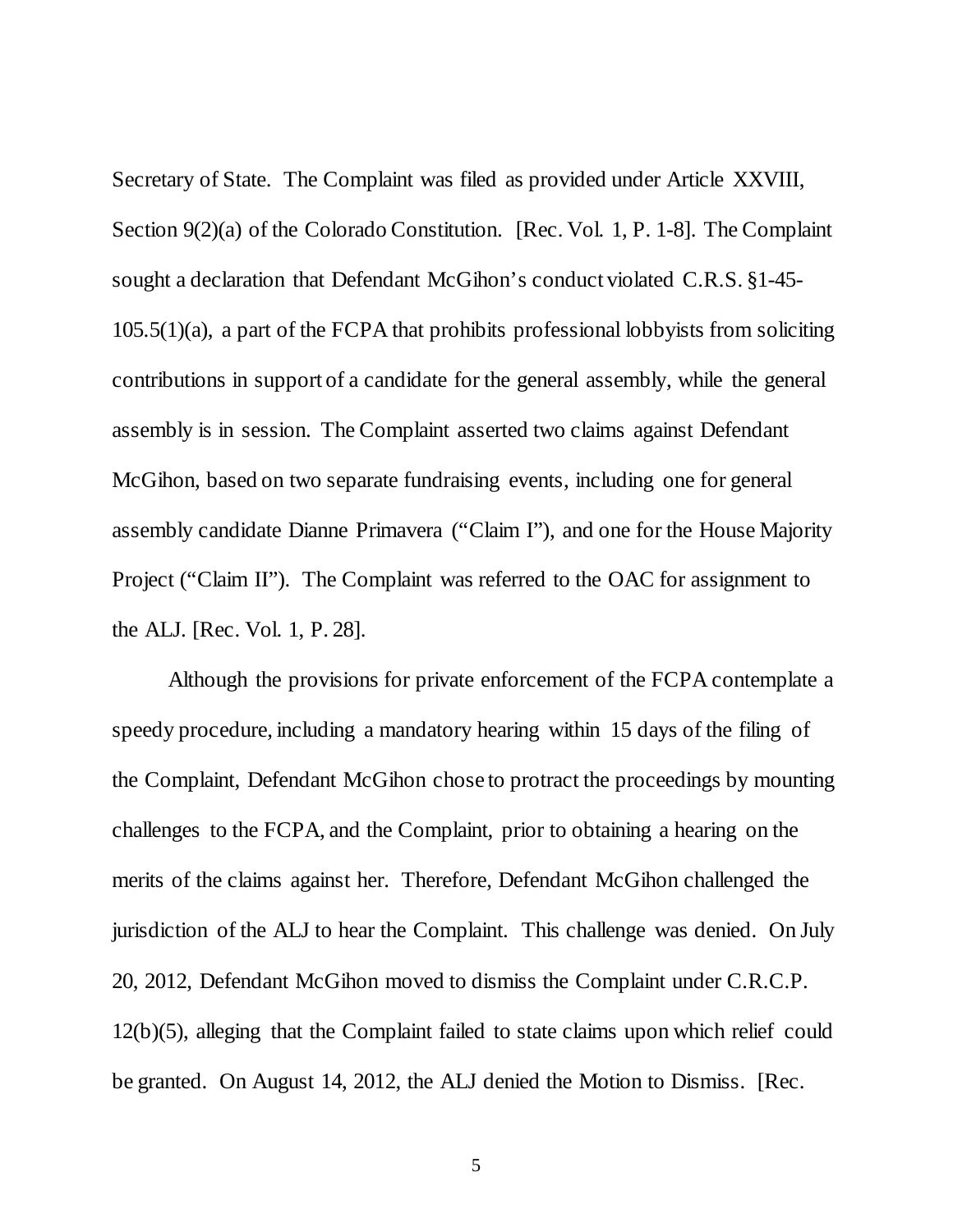Vol. 1, P. 52]. The matter was ultimately set for a hearing on the merits on October 1, 2012.

At the October 1, 2012 hearing, Plaintiff Cave, through his attorney Peck, presented evidence through testimony of witnesses, including Defendant McGihon, and through the admission of exhibits, to support his claims under C.R.S. §1-45- 105.5(1)(a) for declaratory relief against McGihon. Midway through the hearing, Defendant McGihon renewed her Motion to Dismiss under C.R.C.P. 12(b)(5) for failure to state claims upon which relief can be granted. [Rec. Vol. 3, Transcript Oct. [1](#page-5-0), 2012 Hrg., P. 57, L. 4, 20].<sup>1</sup> The ALJ granted the Motion to Dismiss with respect to Claim I. [Rec. Vol. 3, Tr. 10/1/12, P. 66, L. 20-22]. Plaintiff Cave then voluntarily dismissed Claim II. [Rec. Vol. 3, Tr. 10/1/12, P. 55, L.10-14]. Defendant McGihon moved for an award of attorney's fees. The ALJ set the matter for hearing on December 11, 2012. [Vol. 3, Tr. 10/1/12, P. 66, L. 22-25]. An Agency Decision was entered on December 17, 2012 setting forth the ALJ's Findings of Fact and Conclusions of Law.

## **III. STATEMENT OF FACTS**

During 2012, Defendant McGihon was a registered lobbyist in the State of Colorado, and therefore, a professional lobbyist as defined under Colorado

<span id="page-5-0"></span><sup>&</sup>lt;sup>1</sup> Hereinafter references to Rec. Vol. 3, Transcript of October 1, 2012 Hearing shall be as follows: Rec. Vol. 3, Tr. 10/1/12, P.\_\_\_ L. \_\_\_\_).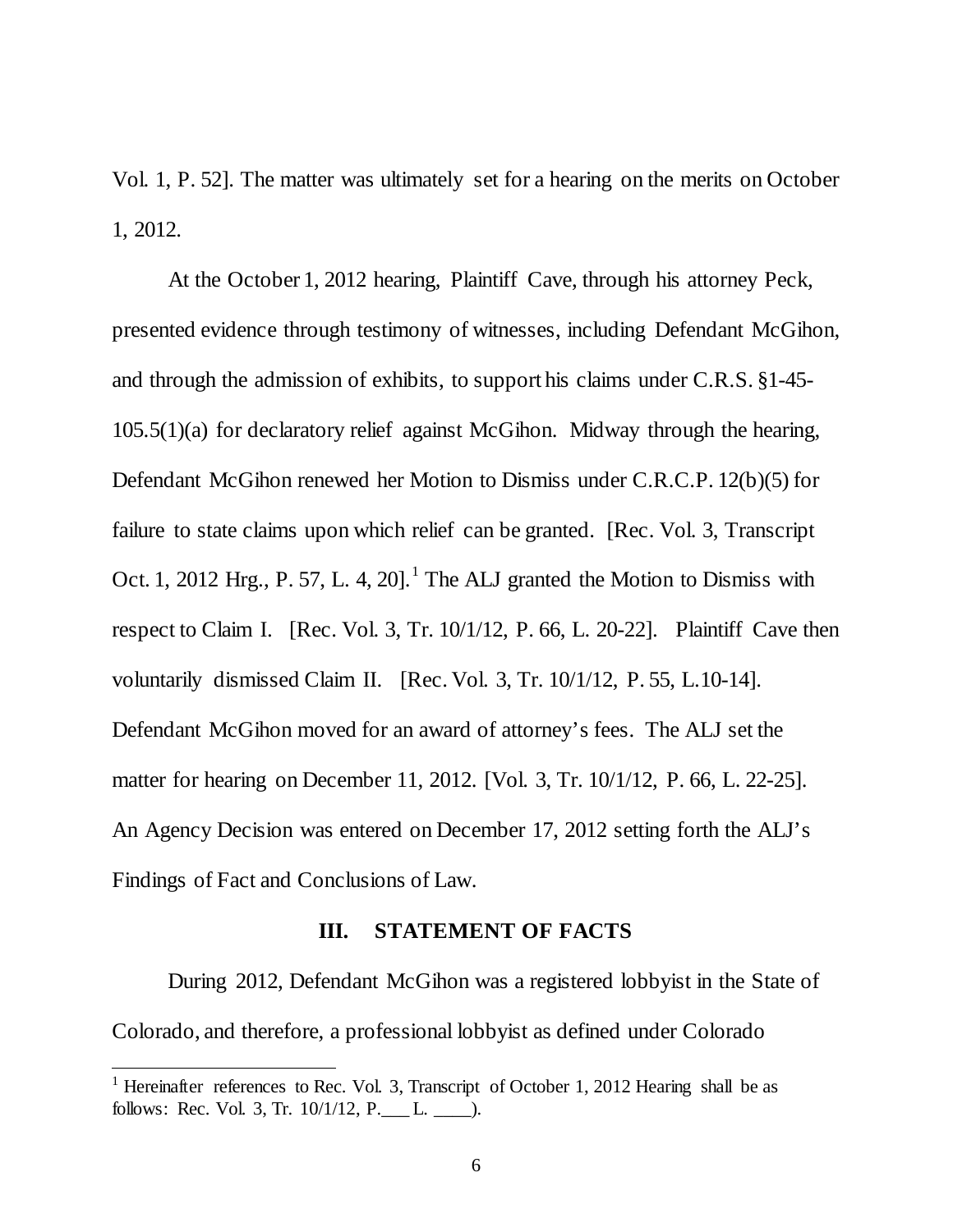campaign finance law. [Rec. Vol. 1, P. [2](#page-6-0)67, Finding of Fact 1].<sup>2</sup> During February 2012, the General Assembly was in session. [Rec. Vol. 1, P. 267, FOF 2]. In November 2011, Dianne Primavera became a candidate for the office of state representative for the November 2012 election. [Rec. Vol. 1 P. 267, FOF 3]. An invitation to a fundraiser in support of Ms. Primavera's legislative bid was sent out by e-mail in February 2012. [Rec. Vol. 1, P. 268, FOF 4 and 5]. Defendant McGihon agreed to act as co-host of the fundraiser, and thus gave permission to include her name as a host of the fundraising event in the invitation. [Rec. Vol. 1, P. 268, FOF 6]. An additional e-mail invitation to a fundraiser in February 2012, to support The House Majority Project, and seven candidates for the general assembly, named Defendant McGihon as a co-host of the event. [Rec. Vol. 1, P. 8].

Because it is illegal under Colorado law for a professional lobbyist to solicit contributions for a candidate for the general assembly, when the general assembly is in session, Plaintiff Cave, acting as a concerned citizen, filed the Complaint with the Office of the Colorado Secretary of State, seeking a declaration that Defendant McGihon's co-hosting of the fundraiser events violated Colorado's campaign finance laws. [Rec. Vol. 1, P. 1-8]. The Complaint was based on McGihon's agreement to include her name on the invitations as a co-host of the fundraisers,

<span id="page-6-0"></span><sup>&</sup>lt;sup>2</sup> Hereinafter, the ALJ's Findings of Fact in the Agency Decision shall be referred to as FOF  $\_\_\_\_\$ .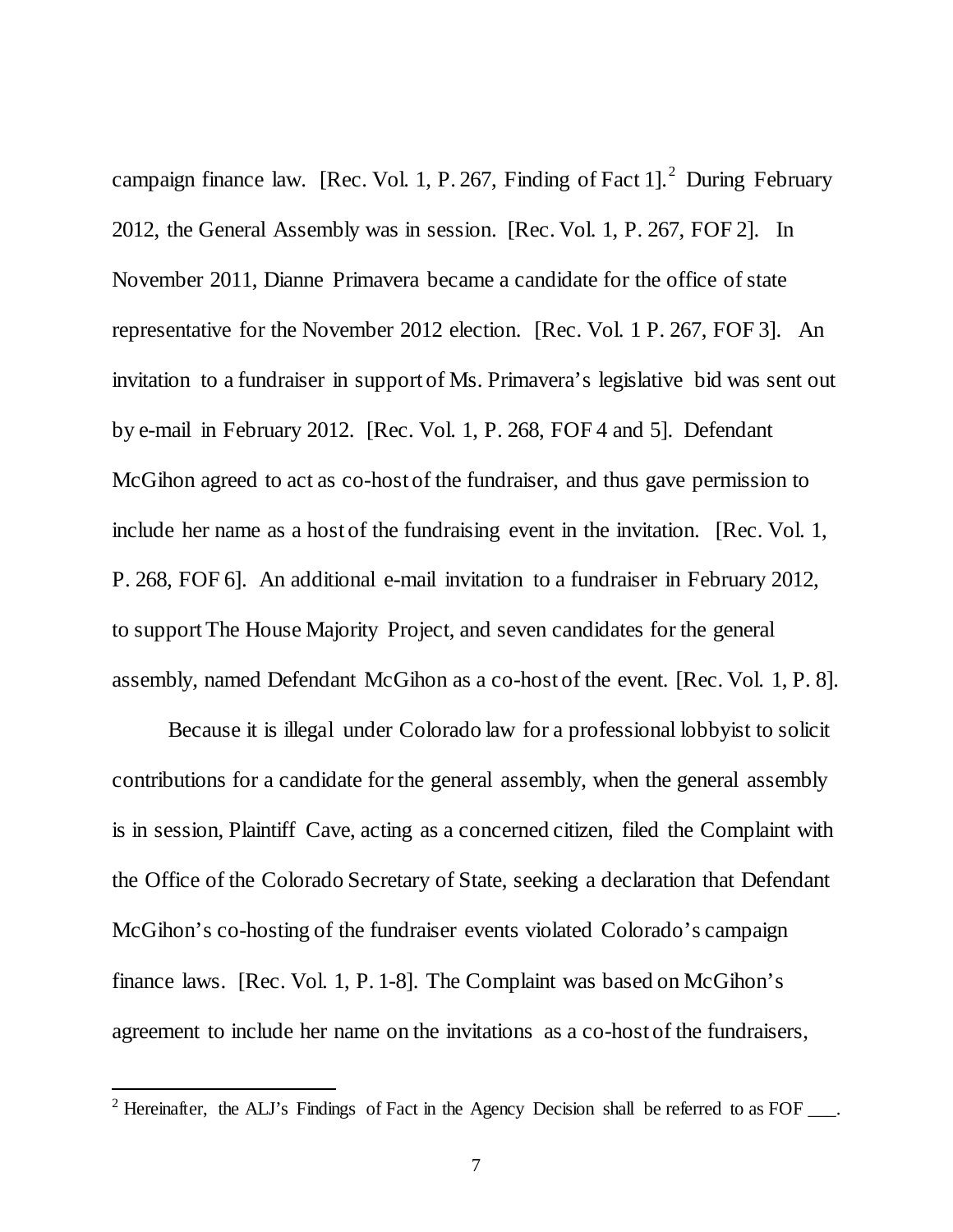while McGihon was a professional lobbyist in Colorado, and the general assembly was in session. [Rec. Vol. 1, P. 1-8].

Shortly after the Complaint was filed, and after McGihon learned that her conduct was being called into question by "bloggers" over the internet, McGihon withdrew her name from the list of co-hosts for the Primavera fundraiser. [Rec. Vol. 3, Tr. 10/1/12, P. 27, L. 10-18; Rec. Vol. 1, P. 268, FOF 6]. At the October 1, 2012 hearing, Defendant McGihon stated that she requested her name be removed as a host of the fundraiser because she wanted to avoid "exactly this [lawsuit]." [Rec. Vol. 3, Tr. 10/1/12, P. 27, L.17-18]. In a newspaper article dated March 4, 2012, Defendant McGihon was quoted as saying that she had withdrawn her name as a host of the fundraiser and that "I mistakenly lent my name to an event. I regret this technical error…." [Rec. Vol. 2, P. 282].

## **IV. SUMMARY OF ARGUMENT**

The ALJ erred in dismissing the Complaint under C.R.C.P. Rule 12(b)(5) for failure to state claims upon which relief can be granted. The Complaint alleges violations of the Colorado Fair Campaign Practices Act ("FCPA"). Specifically, the Complaint alleges that a registered lobbyist unlawfully solicited contributions for a candidate for the general assembly while the general assembly was in session. The ALJ improperly interpreted the meaning of the term "solicitation" under the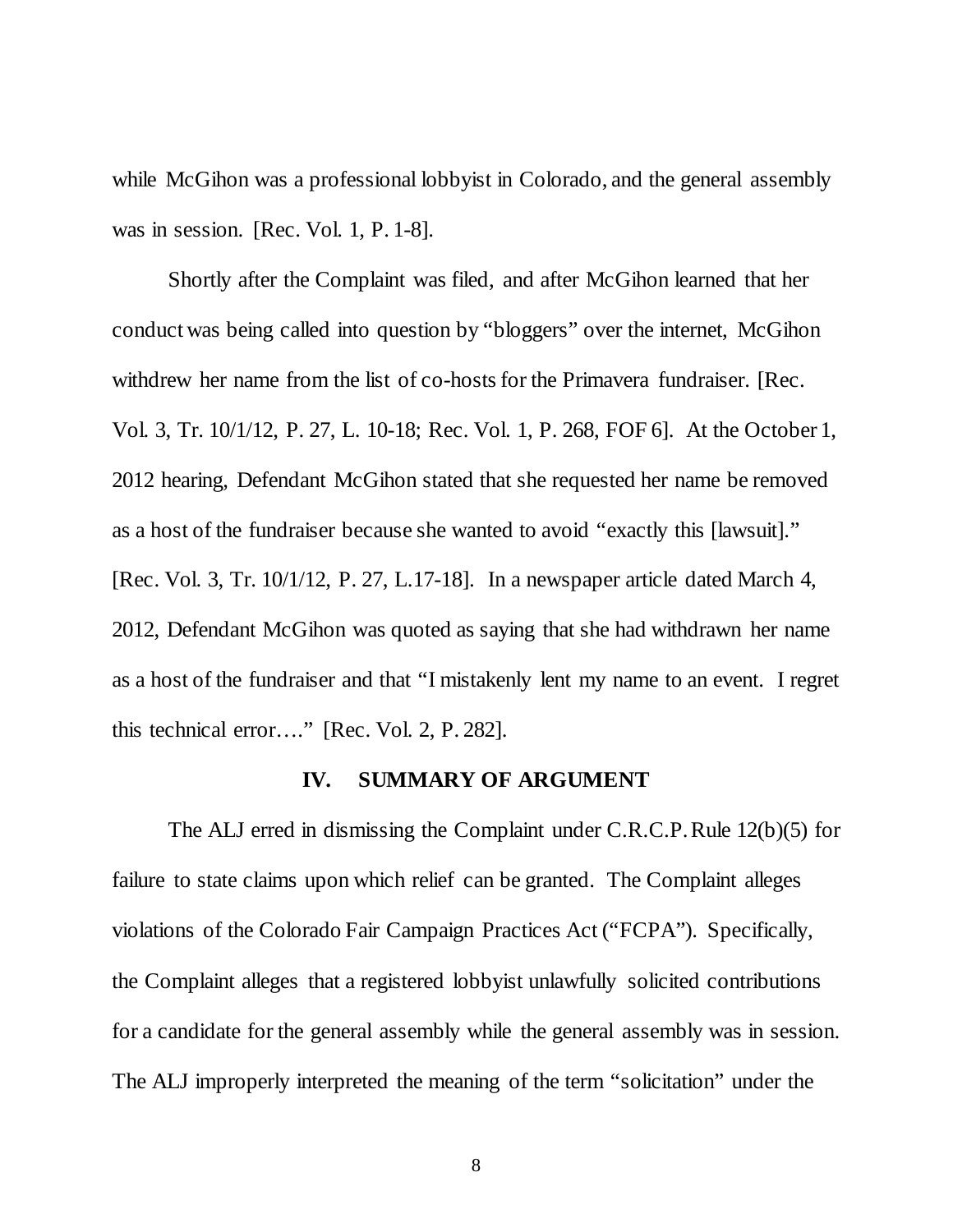FCPA, and thereby improperly determined that the Complaint failed to state claims upon which relief can be granted.

In addition, the ALJ erred in awarding attorney fees against the complainant and his counsel under C.R.S. §13-17-102. The Complaint was not frivolous, because it was based on a valid legal theory under the FCPA. Also, the Complaint was not groundless, because it was supported by evidence at the hearing, including evidence that became the basis for the ALJ's findings of fact in the Agency Decision. Finally, the ALJ failed to make the findings necessary to support an award of fees as required under C.R.S. §13-17-102.

#### **V. ARGUMENT**

## **A. Dismissal of Claim I under C.R.C.P. 12 (b) (5) Was Error.**

# 1. Dismissal of Claim.

At the hearing on the merits of the Complaint, Defendant McGihon moved to dismiss Claim I of the Complaint under C.R.C.P., Rule 12(b)(5). [Rec. Vol. 3, Tr. 10/1/12, P. 57, L. 4 and 20]. The motion was granted by the ALJ. [Rec. Vol. 3, Tr. 10/1/12, P. 66, L. 20-22; Rec. Vol. 1, P. 267].

#### 2. Standard of Review.

Dismissal of a complaint for failure to state a claim is reviewed *de novo* by the Court of Appeals. *Colborne Corp. v. Weinstein,* 2010 WL 185416, at \* 1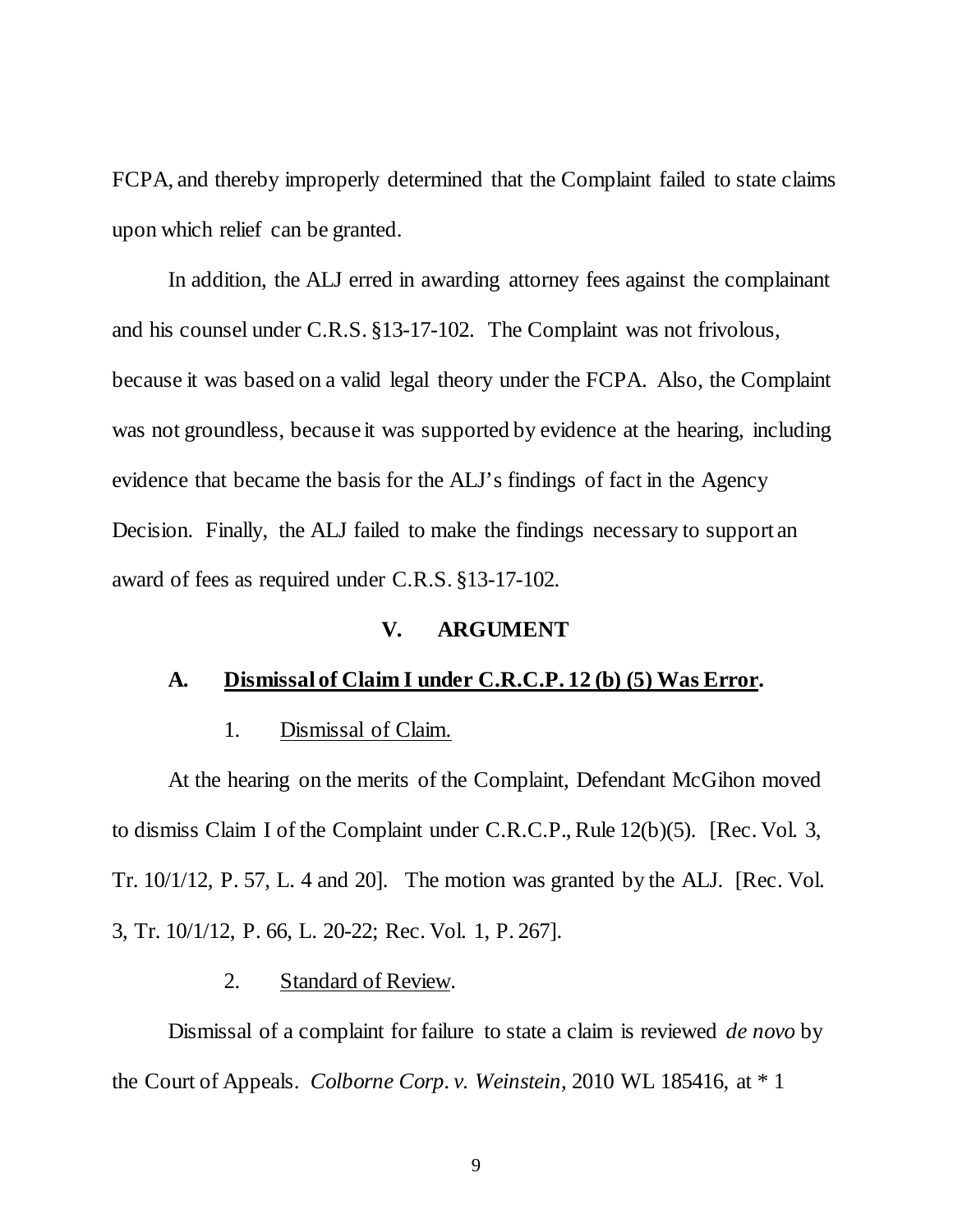(Colo. App. Jan. 21, 2010). Legal conclusions of an administrative law judge are subject to *de novo* review by the Court of Appeals. *Hopkins v. Industrial Claim Appeals Office,* 2011 WL 6425616, at \*1 (Colo. App. Dec. 22, 2011). Similarly, agency interpretations of statutes are subject to *de novo* review. *Id.*

# 3. Basis of Claim I.

The Complaint was filed as provided under Article XXVIII, Section 9(2)(a) of the Colorado Constitution. The Complaint sought a declaration that Defendant McGihon's conduct violated C.R.S.  $\S1-45-105.5(1)(a)$ . Section 105.5(1)(a) is a part of the FCPA that prohibits professional lobbyists from soliciting contributions in support of a candidate for the general assembly, while the general assembly is in session. To establish a claim under Section 105.5(1)(a), a complainant must allege four elements including that (1) a professional lobbyist (2) solicited, or promised to solicit, a contribution (3) in support of a candidate for the general assembly (4) while the general assembly was in session. C.R.S. §1-45-105.5(1)(a).

In support of this claim, Plaintiff Cave alleged in the Complaint, and established at the hearing, that Defendant McGihon is a professional lobbyist (element 1) [Rec. Vol. 1, P. 267, FOF 1]; that the general assembly was in session during February 2012 (element 4) [Rec. Vol. 1, P. 267, FOF 2]; that Dianne Primavera was a candidate for the general assembly (element 3) [Rec. Vol., P. 267,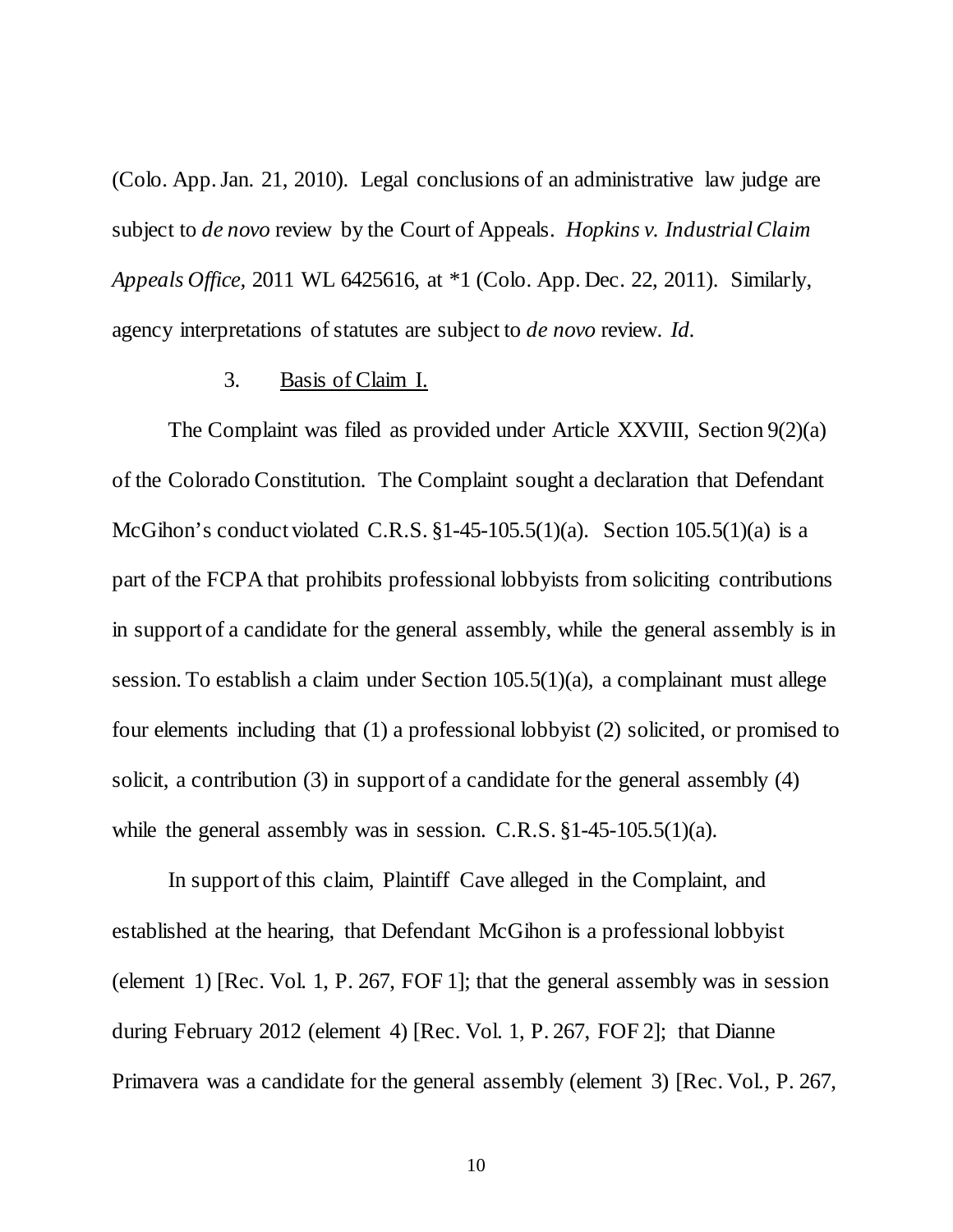FOF 3], and that Defendant McGihon agreed to co-host a fundraiser for candidate Primavera and thereby agreed to be named as a co-host on the invitation to the fundraiser event (element 2) [Rec. Vol. 1, P. 268, FOF 4, 5 and 6].

#### 4. ALJ's Erroneous Basis for Dismissal.

The ALJ determined that Plaintiff Cave failed to allege, and/or prove, the second element of a claim under Section 105.5(1)(a), i.e., that Defendant McGihon "solicited or promised to solicit a contribution" for candidate Primavera. The ALJ determined that Defendant McGihon's agreement to co-host a fundraiser, or to include her name as a co-host on an invitation to a fundraiser for a candidate, does not amount to "solicitation of a contribution" or a "promise to solicit a contribution" under Section 105.5(1)(a). [Rec. Vol. 3, Tr. 10/1/12, P. 63, L. 7-10; Rec. Vol 3., Tr. 10/1/12, P. 64, L. 9-11; Rec. Vol. 3, Tr. 10/1/12, P. 59, L. 24-25]. On that basis, the ALJ determined that Plaintiff Cave failed to state a claim for relief under Section 105.5(1)(a), and dismissed the claim under C.R.C.P., Rule 12(b)(50. [Rec. Vol. 1, P. 267].

# 5. The ALJ Erred Because Agreeing to Co-Host a Fundraising Event Constitutes "Solicitation of A Contribution" or a "Promise to Solicit a Contribution."

Solicitation is a broad term that can mean a variety of things. *Martin Tractor Company v. F.E.C.,* 627 F. 2d 375, 383 (D.C. Cir. 1980). It is a term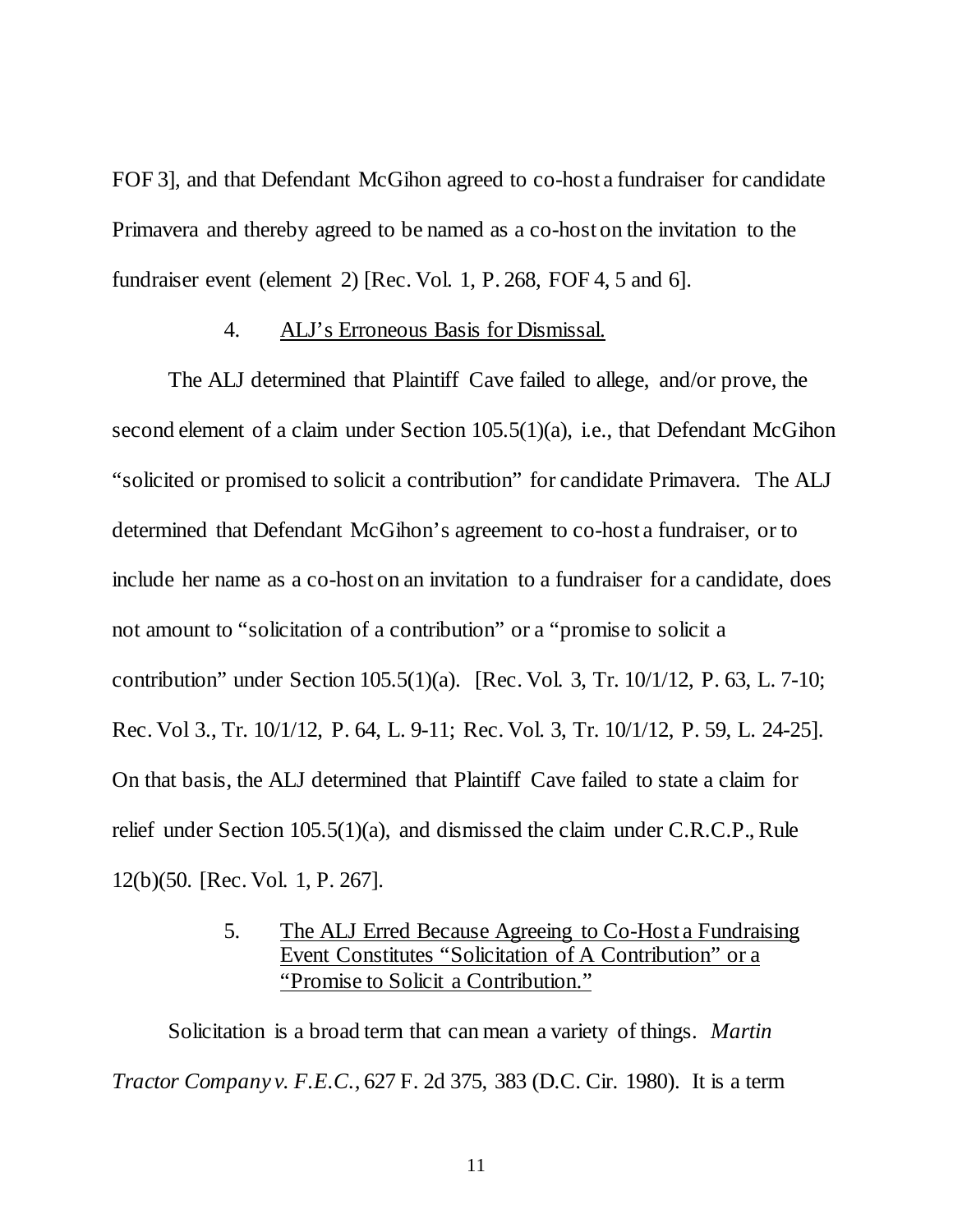contained in numerous campaign finance laws. See, *e.g.,* Federal Election Campaign Act, 2 U.S.C.A. §441b; Connecticut Campaign Finance Reform Act, C.G.S.A. §9-610(e, h), 9-612(g)(2). The exact definition of the term is the subject of active litigation. *Shays v. F.E.C.,* 337 F. Supp. 2d 28 (D.D.C. 2004); *Shays v. F.E.C.,* 414 F. 3d 76 (D. C. Cir. 2005); *Green Party of Connecticut v. Garfield,*  590 F. Supp. 2d 288 (D. Conn. 2008), *aff'd in part, rev'd in part on other grounds,*  616 F. 3d 189 (2d Cir. 2010). See also *Martin Tractor Co.,* 627 F. 2d at 383.

For purposes of the Federal Election Campaign Act, federal courts have held that Congress anticipated a broad construction of the term solicitation. *Shays v. F.E.C.,* 414 F. 3d at 106. Thus, the Federal Election Commission's regulation defining "solicitation" as including only verbal and written requests for funds was struck down by the D. C. Circuit. *Shays v. F.E.C.,* 337 F. Supp. 2d 28. The Court held that the need to remedy the influence of money in politics required a more general definition of the term solicitation that would embrace more subtle conduct. *Id.*; *Shays v. F.E.C.,* 414 F. 3d at 102.

For purposes of the solicitation ban under the Connecticut Campaign Finance Reform Act, "solicitation" includes lobbyists "participating in fundraising activities for covered candidates," lobbyists "attending a fundraiser," or lobbyists "forwarding tickets to a fundraiser." *Green Party of Connecticut,* 590 F. Supp. 2d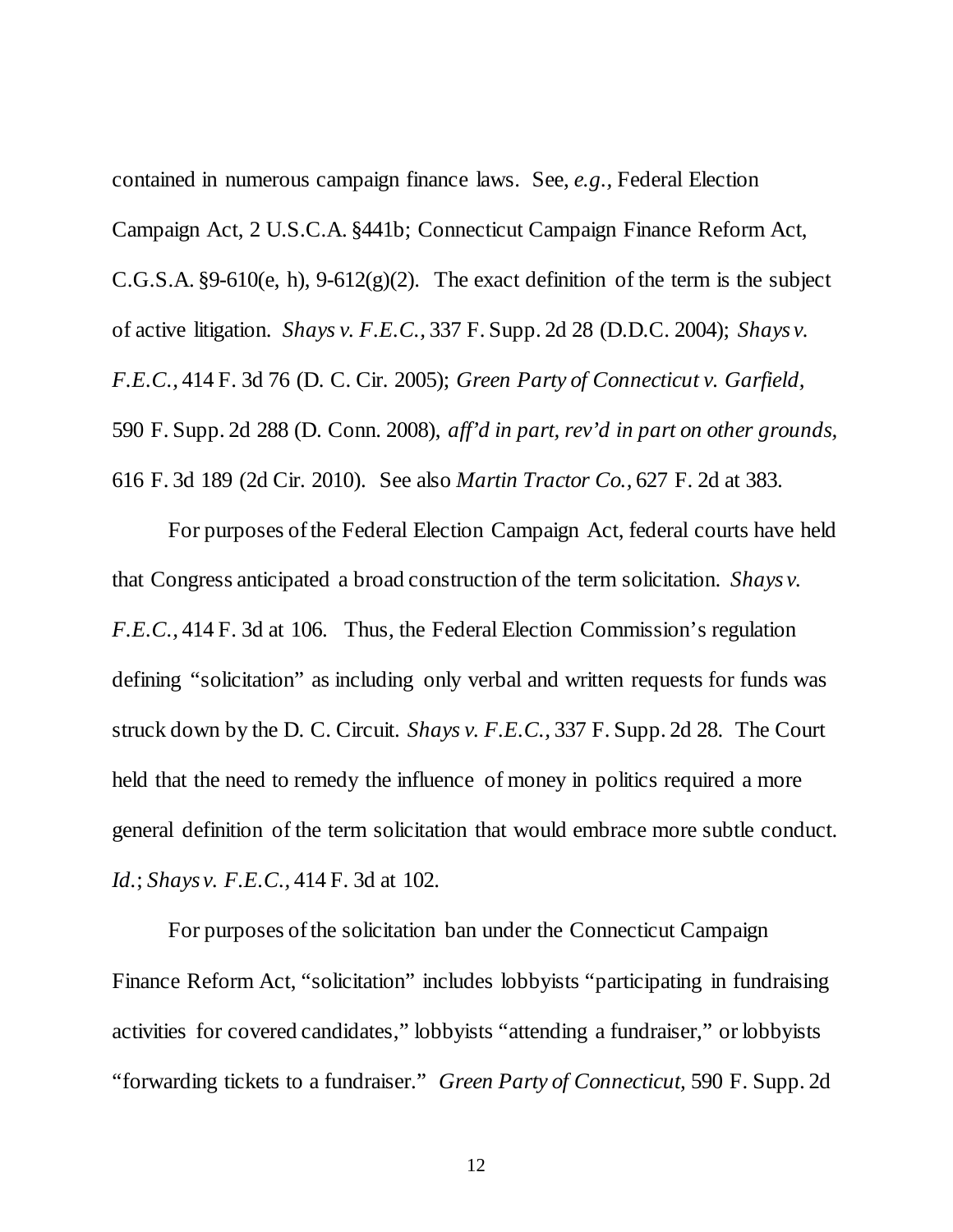at 340. Solicitation has also been defined to include "a charity brochure on starving children" which does not actually "ask" for a donation. *Shays v. F.E.C.,*  414 F. 3d at 105.

For purposes of the federal exemption from state sales tax laws, 15 U.S.C. §381(a), the U. S. Supreme Court has held that "solicitation of orders" covers those activities that are entirely ancillary to a direct request for purchases. *Wisconsin Department of Revenue, v. William Wrigley, Jr., Co.,* 505 U. S. 214 (1992).

Courts facing the task of defining the term "solicitation" agree that it is not possible to state a general rule demarcating where solicitation begins or ends. Rather, such Courts agree that each case must be judged on its own merits, and ultimately the determination is a question of fact dependent upon the nature of the communication and the circumstances under which it is transmitted. *Martin Tractor Company,* 627 F. 2d at 383; *Indiana Department of Revenue v. Kimberly-Clark Corporation,* 416 N. E. 2d 1264 (Ind. 1981).

Under Colorado's FCPA, not only is "solicitation" banned, but also any "promise to solicit." Therefore, the banned activity in Colorado was legislatively intended to have a broader meaning than just "solicitation."

In this case, Defendant McGihon agreed to list her name as a co-host for a fundraiser for a covered candidate. Under the law in Connecticut, Defendant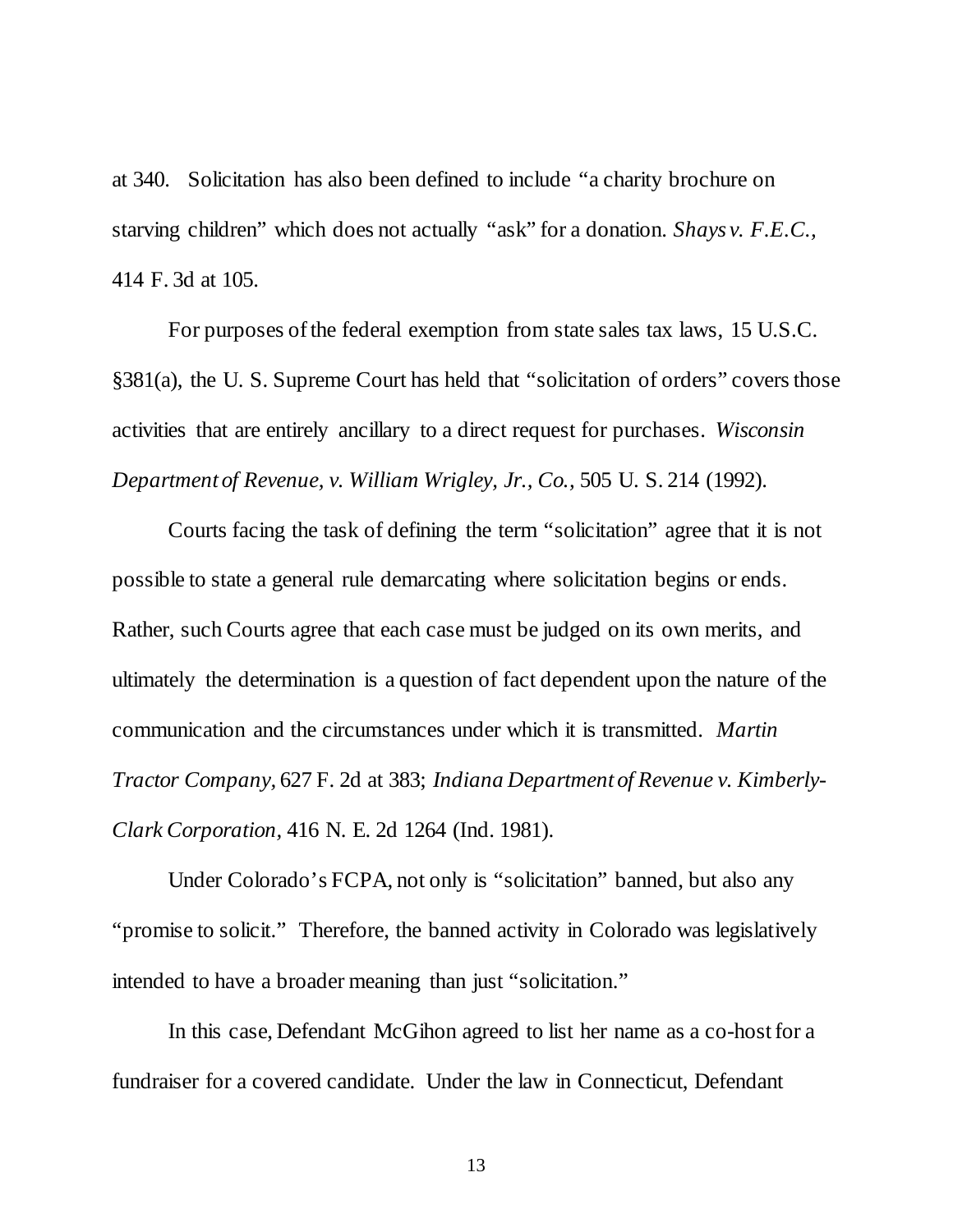McGihon's conduct would violate the solicitation ban. *Green Party of Connecticut,* 590 F. Supp. 2d at 340 (Connecticut solicitation ban covers lobbyists "participating" in fundraising activities). Under federal election laws, Defendant McGihon's conduct would also likely be determined to amount to solicitation. *Shays v. F.E.C.,* 414 F. 3d at 106 (Congress anticipated a broad meaning of the term solicitation). Even if agreeing to co-host a fundraiser for a covered candidate did not amount to solicitation, it could have been a "promise to solicit" donations for a covered candidate in violation of Colorado law.

Under the established law in this area, Defendant McGihon's conduct violated the solicitation ban under the Colorado FCPA, and at a minimum, created a question of fact that should have been determined on the merits at the hearing. The ALJ erred in determining otherwise and the ALJ's decision must therefore be reversed.

# **B. ALJ Erred in Awarding Attorney's Fees.**

## 1. Fee Award.

In the Agency Decision, the ALJ found that the Complaint was substantially groundless, substantially frivolous and substantially vexatious. [Rec. Vol. 1, P.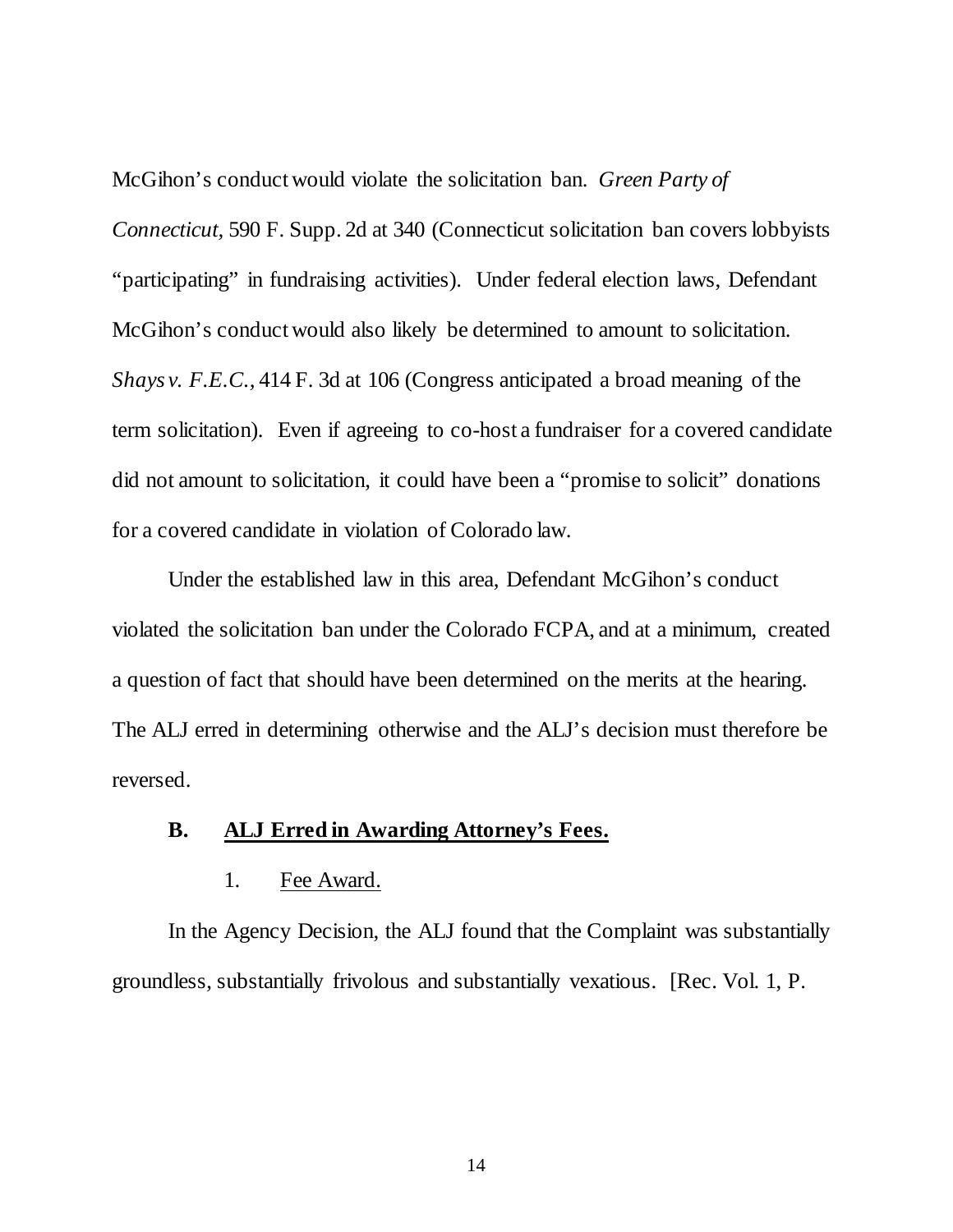265-276, Conclusions of Law 8, 10, 22].<sup>[3](#page-14-0)</sup> Based on these findings, the ALJ ordered that Plaintiff Cave, and his attorney Peck, be jointly and severally liable for \$17,712.38 of Defendant McGihon's attorneys fees and costs. [Rec. Vol. 1, P. 274].

# 2. Standard of Review.

The Court of Appeals reviews an attorney fees award for abuse of discretion. *Haystack Ranch, LLC v. Fazzio,* 997 P. 2d. 548, 556 (Colo. 2000); *Colorado Citizens for Ethics in Government v. Committee for American Dream,* 187 P. 3d 1207, 1220 (Colo. App. 2008). Thus, the award must be supported by the record. *Wheeler v. T. L. Roofing, Inc.,* 74 P. 3d 499, 505 (Colo. App. 2003). But the legal analysis employed by a trial court in reaching its decision on attorney fees is reviewed *de novo. Colorado Citizens for Ethics in Government, supra.* Moreover, to the extent the attorney fee award is based on a statute, such statutory interpretation is subject to *de novo* review. *Id.*

#### 3. ALJ Erred in Finding that Complaint is Frivolous.

A claim or defense is frivolous if the proponent can present no rational argument based on the evidence or law in support of that claim or defense. *Western United Realty, Inc. v. Isaacs,* 679 P. 2d 1063, 1069 (Colo. 1984). This

<span id="page-14-0"></span><sup>&</sup>lt;sup>3</sup> <sup>3</sup> Hereinafter, the ALJ's Conclusions of Law in the Agency Decision shall be referred to as  $COL$ .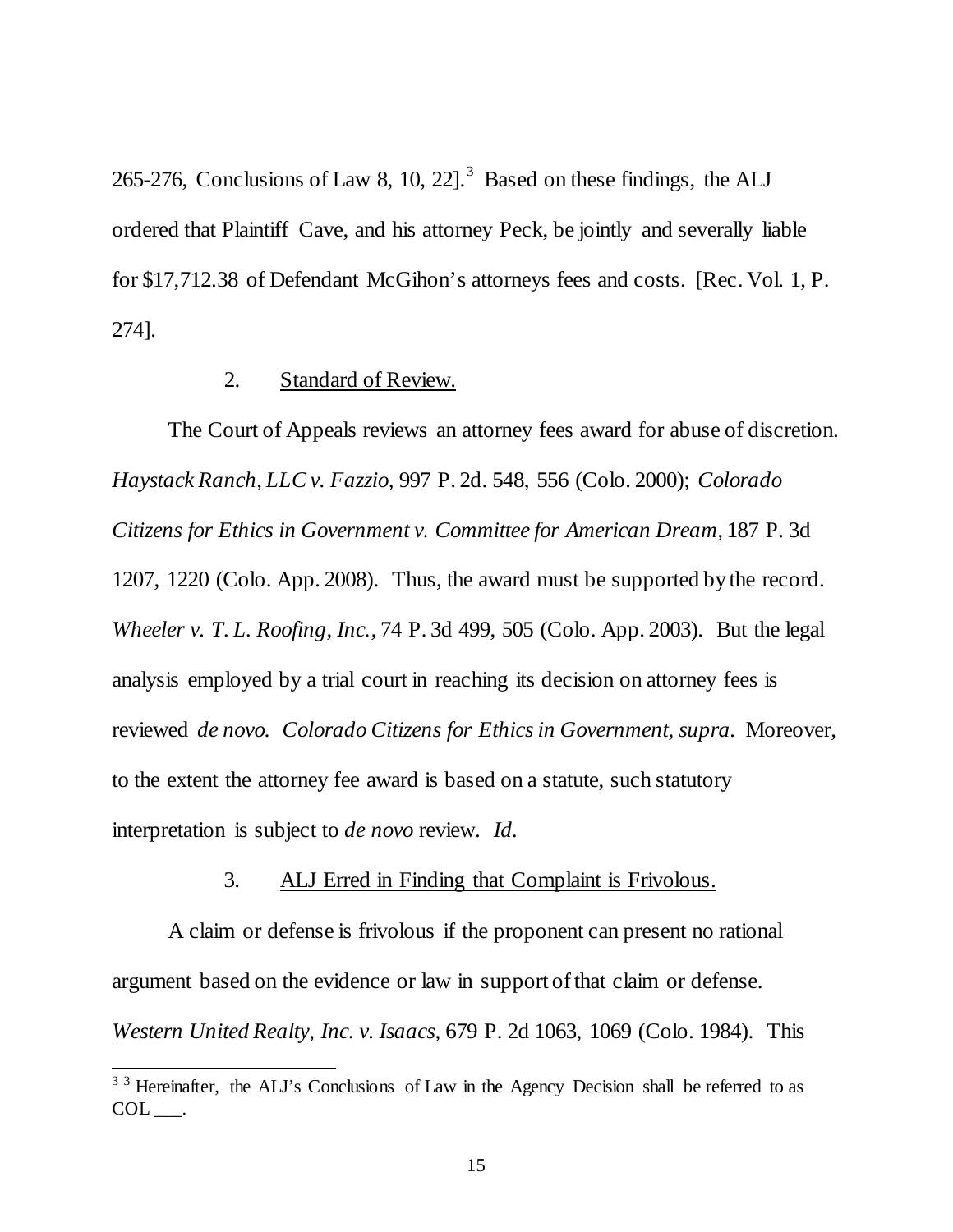test does not apply, however, to meritorious actions that prove unsuccessful, legitimate attempts to establish a new theory of law, or good faith efforts to extend, modify, or reverse existing law. *Id. See also Nienke v. Naiman Group, Ltd,* 857 P. 2d 446, 460 (Colo. App. 1992) (Award of attorney fees was an abuse of the trial court's discretion where plaintiff's issue was one of first impression in Colorado and plaintiff made a legitimate effort to extend the law); *Montoya v. Bebensee,*  761 P. 2d 285, 291 (Colo. App. 1988) (Claims involving novel questions of law for which no determinative authority existed at time complaint was filed, were not frivolous, groundless or vexatious).

In this case, the ALJ dismissed Claim I under Rule 12(b)(5) based on the ALJ's interpretation of the term "solicitation" under C.R.S. §1-45-105.5(1)(a). The ALJ held that the term "solicitation" does not include placing one's name as a co-host on the invitation to a fundraising event. [Rec. Vol. 3, Tr. 10/1/12, P. 63, L. 7-10; Rec. Vol. 3., Tr. 10/1/12, P. 64, L. 9-11; Rec. Vol. 3, Tr. 10/1/12, P. 59, L. 24-25]. Because the basis Claim I of the Complaint was Defendant McGihon's inclusion of her name as a co-host on an invitation to a fundraiser event, the ALJ concluded that the Complaint failed to state a claim under C.R.S. §1-45- 105.5(1)(a), and therefore was frivolous.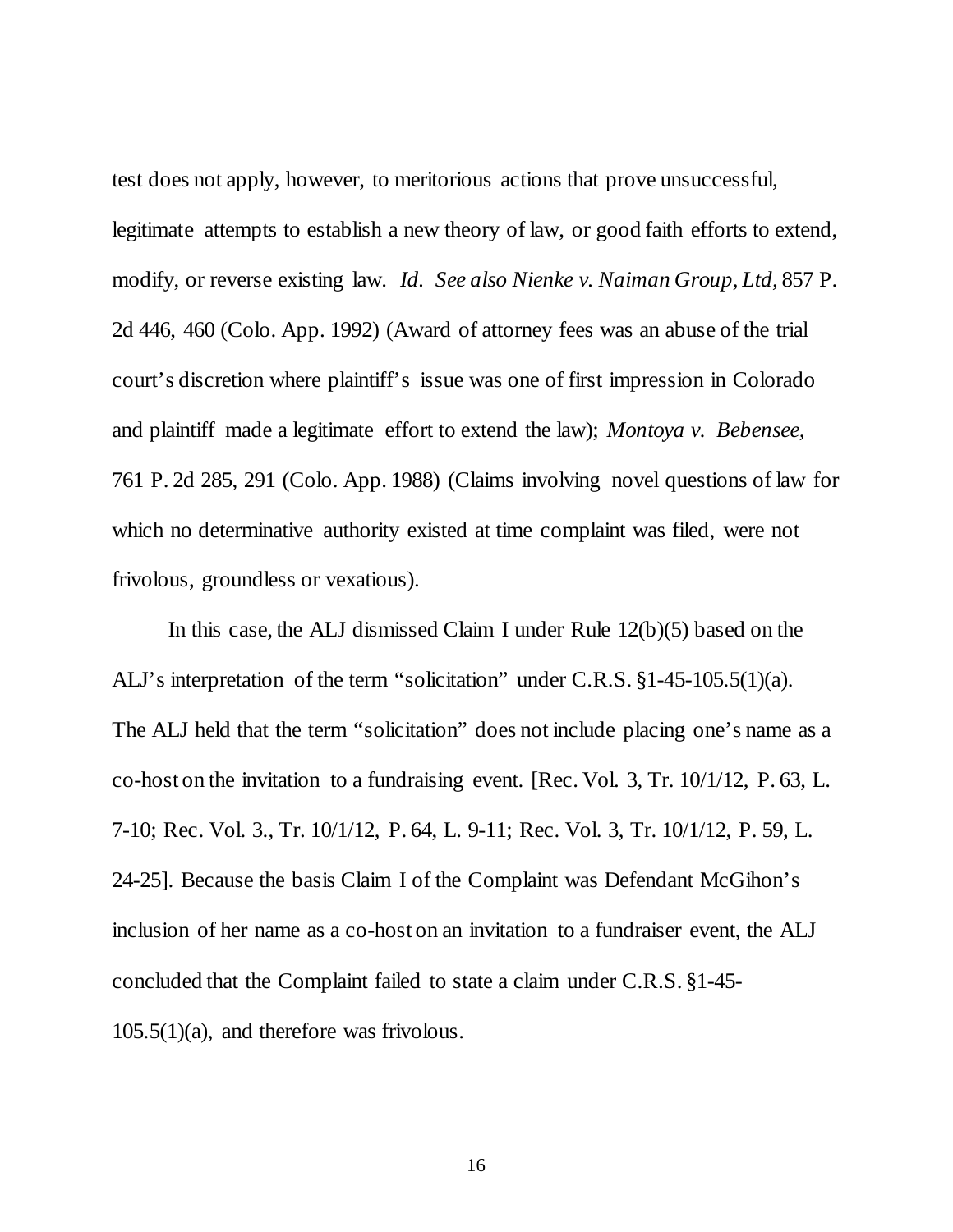The ALJ's award of attorney fees based on a finding of frivolousness of Claim I and Claim II is error. The FCPA was enacted less than ten years ago. The term "solicitation" contained within the FCPA has not been defined by the Colorado courts. As set forth above, the definition of the term "solicitation" is being actively litigated in jurisdictions around the country, including the federal courts under federal campaign finance laws. Plaintiff Cave made a legitimate, good faith attempt to establish the contours of the law in an area where no determinative authority exists in Colorado. *Montoya,* 761 P. 2d 285, 291.

During the October 1, 2012, hearing, the ALJ acknowledged that Plaintiff Cave was attempting to "advance the law," and concluded that "there is no problem with frivolousness" of the Complaint. [Rec. Vol. 3, Tr. 10/1/12, P. 75, L. 16-24]. Counsel for Defendant McGihon also conceded that he "was not alleging frivolousness" of the Complaint. [Rec. Vol. 3, Tr. 10/1/12, P. 77, L. 13-15]. The award of attorney fees, to the extent it is based on frivolousness of Claim I and Claim II of the Complaint, is contrary to existing law, contrary to the findings made by the ALJ at the hearing, and is an abuse of discretion by the ALJ that must be reversed.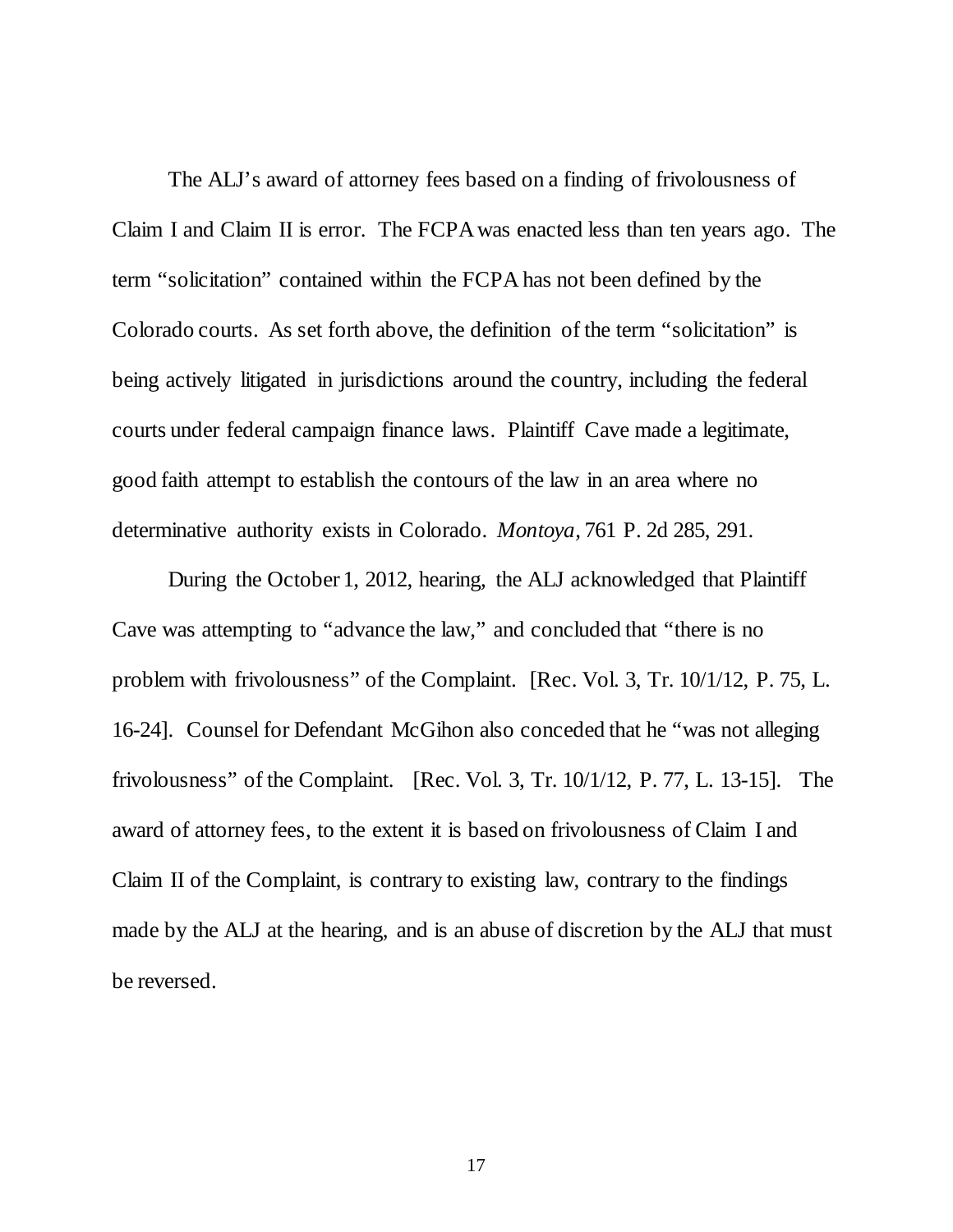## 4. ALJ Erred in Finding that Complaint is Groundless.

A claim or defense is groundless if the allegations of the complaint are not supported by any credible evidence at trial. *Western United Realty, Inc.,* 679 P. 2d 1063, 1069. The test for groundlessness assumes proponent has a valid legal theory but can offer little or nothing in the way of evidence to support the claim. *Bilawsky v. Faseehudin,* 916 P. 2d 586, 586, 590 (Colo. App. 1995). In determining the award of attorney fees, the trial court is required to consider not only the admission of credible evidence at trial, but also whether there existed credible evidence available to plaintiff to support his claims, even if such evidence had not been admitted into evidence at trial. *Harrison v. Smith,* 821 P. 2d 832, 835 (Colo. App. 1991).

Even if a claim is groundless, no attorney fees shall be assessed if, after filing suit, a voluntary dismissal is filed as to any claim within a reasonable time after the attorney dismissing the claim knew, or reasonably should have known, that he would not prevail on such claim. C.R.S. §13-17-102(5). *Seismic Int'l Research Corp v. South Ranch Oil Co, Inc., 793 F. 2d 227, 232 (10<sup>th</sup> Cir. 1986).* 

In deciding whether to award attorney fees, and in assessing the amount of such fees, the district court, or administrative law judge, must consider the factors set forth C.R.S. §13-17-103(1). *In re Aldrich,* 945 P. 2d 1370, 1378 (Colo. 1997).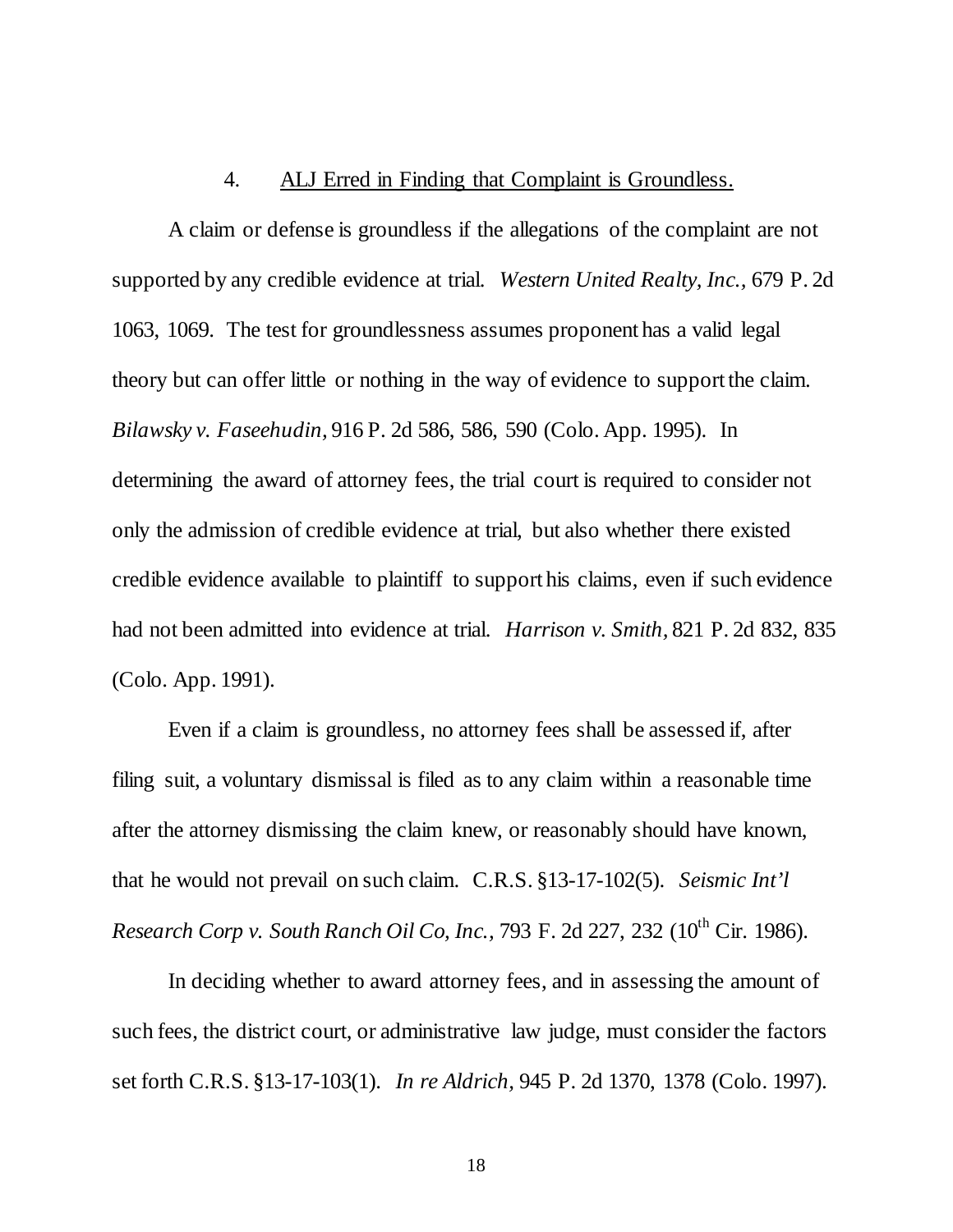The district court is required to make findings explaining why the conduct lacked substantial justification and discuss how the court arrived at the dollar amount of the award. *Id.*; *Bilawsky v. Faseehudin,* 916 P. 2d 586, 590. Only relevant factors under the attorney fee statute should be addressed. *Parker v. Davis,* 888 P. 2d 324, 326 (Colo. App. 1994). Conclusory statements that a claim is frivolous, or groundless, are insufficient for purposes of appellate review and inadequate to satisfy the statutory requirement of specificity. *In re Aldrich,* 945 P. 2d at 1379.

a. Claim I. At the hearing, Plaintiff Cave offered testimonial and documentary evidence in support of all of the allegations in the Complaint, which evidence formed the basis for the ALJ's Findings of Facts in the Agency Decision. All of the elements of a violation under C.R.S. §1-45-  $105.5(1)(a)$  are established by the ALJ's own Findings of Fact, including that (1) Defendant McGihon was a professional lobbyist [Rec. Vol. 1, P. 267, FOF 1], (2) Dianne Primavera was a candidate for the general assembly [Rec. Vol. 1, P. 267, FOF 3], (3) the general assembly was in session [Rec. Vol. 1, P. 267, FOF 2], and (4) Defendant McGihon permitted the use of her name as a co-host on an invitation to a fundraising event for candidate Primavera. [Rec. Vol. 1, P. 268, FOF 5 and 6]. As discussed earlier, although the ALJ determined that being named as a co-host on an invitation does not amount to solicitation under the FCPA, and therefore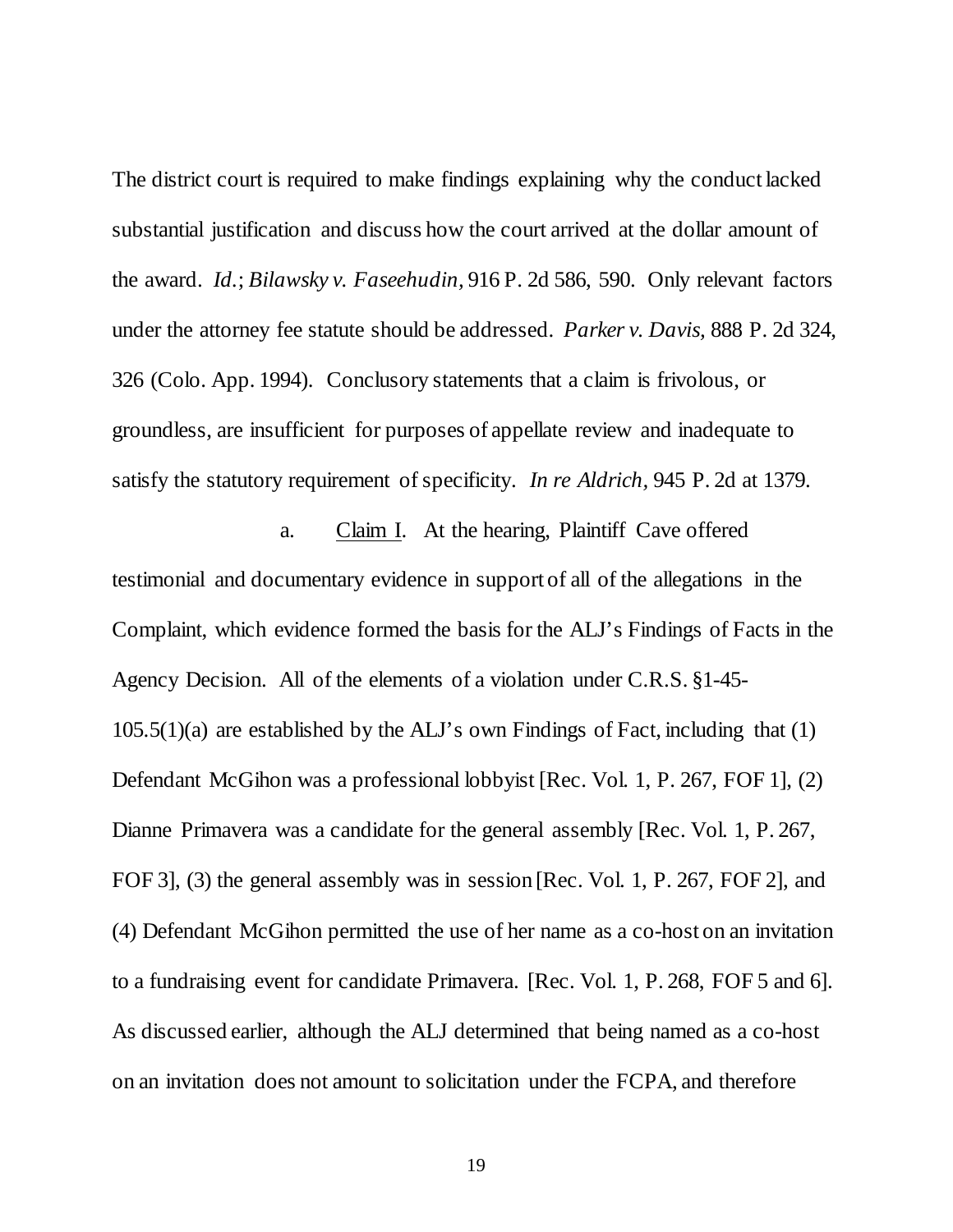found one of the elements of the claim had not been established, this determination involves the legal interpretation of a statute, and does not infer that the Complaint was groundless, or that Plaintiff Cave did not offer evidence in support of the "solicitation" element of the claim.

In the Agency Decision, the ALJ made extensive findings of fact in an attempt to support the attorney fee award. Such findings include the fact that two exhibits offered by Plaintiff Cave were not admitted into evidence [Rec. Vol. 1, P. 268, FOF 9, 11, and 12], additional witnesses that could have been called were not called [Rec. Vol. 1, P. 268-9, FOF 11 and 13], and Plaintiff Cave did not use more extensive discovery techniques as permitted by law, such as submitting requests for interrogatories or issuing subpoenas [Rec. Vol. 1, P. 269, FOF 15], among other findings. While the ALJ can identify additional discovery that could have been performed, such additional steps were not needed in this case. All of the allegations in the Complaint were established at the hearing, and were ultimately included in the ALJ's Findings of Fact. The fact that a complainant could have performed more discovery is not a factor under C.R.S. §13-17-102. The only factor is whether the claim is not supported by any credible evidence at the hearing. *Parker v. Davis,* 888 P. 2d at 326 (Only relevant factors under the attorney fee statute should be addressed). As stated above, all of the elements of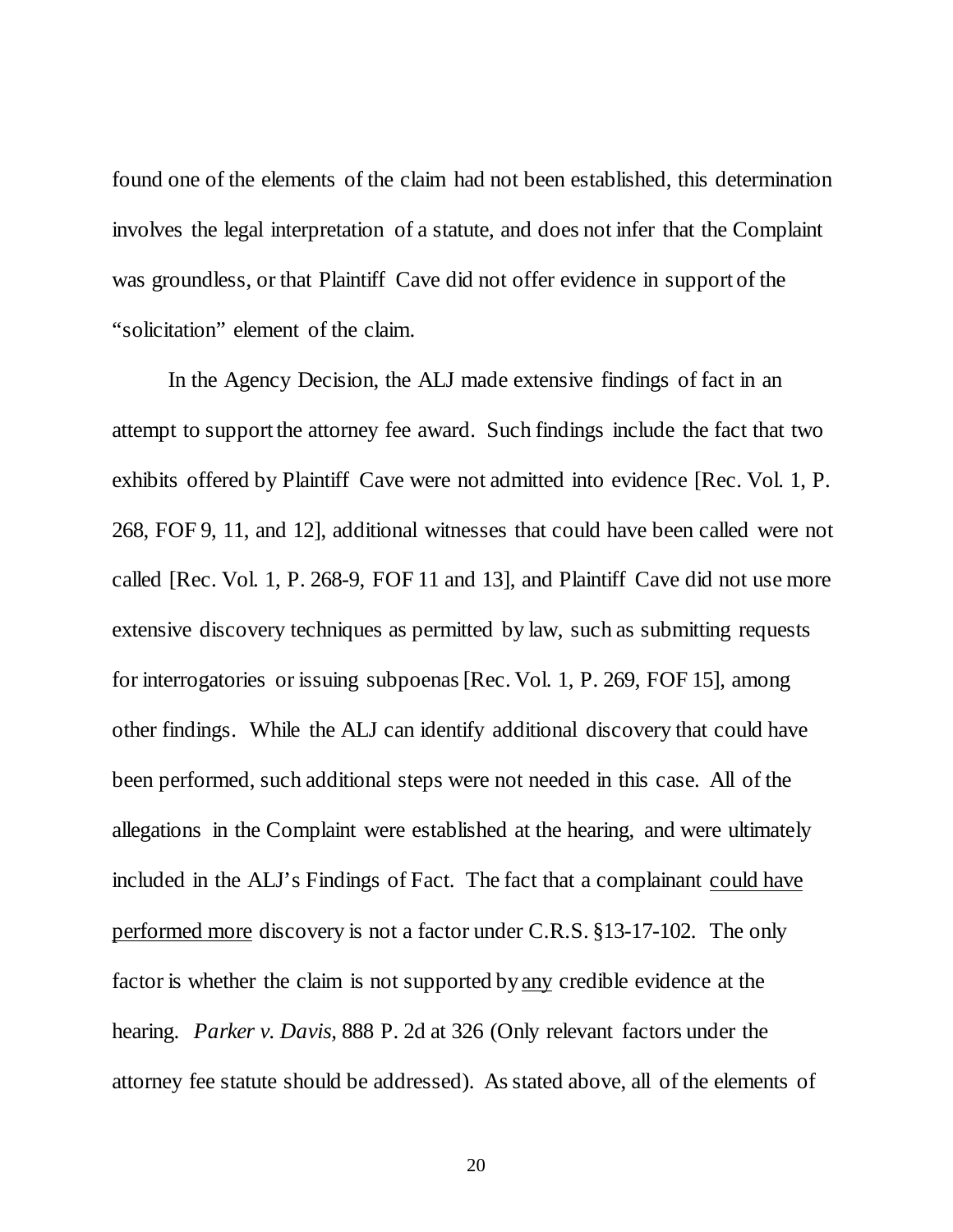the claims in the Complaint were supported by evidence at trial, and such evidence became the basis for the ALJ's findings of fact.

Moreover, private enforcement of the FCPA by concerned citizens is conducted at their own expense, and under circumstances in which they often seek declaratory relief, and therefore will not expect a damage or penalty award, or any remuneration of any kind. A private citizen's decision to use his resources judiciously is likewise not a proper factor to be considered in support of an award of attorney fees under C.R.S. §13-17-102.

b. Claim II. At the October 1, 2012, hearing, after the ALJ made the determination that the inclusion of Defendant McGihon's name on an invitation as a co-host of a fundraiser did not amount to solicitation under the FCPA for purposes of Claim I, Plaintiff Cave determined that it would be futile to pursue his case any further. Claim II was based on the same legal theory as Claim I, and involved Defendant McGihon being named as a co-host on a fundraiser for other political candidates for the general assembly. [Rec. Vol. 1, P. 8]. Therefore, midway through the hearing, Plaintiff Cave voluntarily agreed to dismiss Claim II. [Rec. Vol. 3, Tr. 10/1/12, P. 55, L. 10-15]. Because Plaintiff Cave voluntarily dismissed this claim as soon as it became known to him that he would not prevail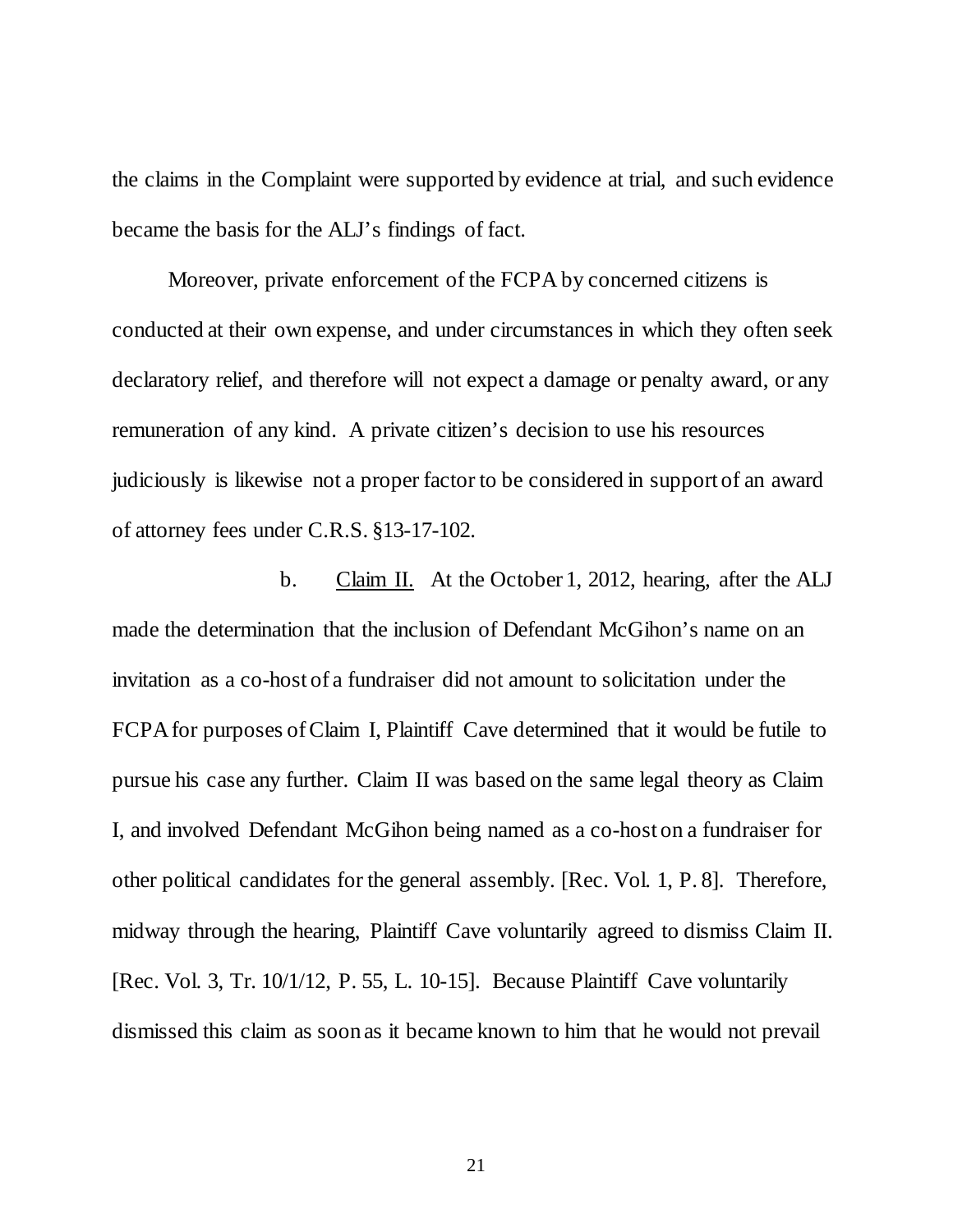on this claim, an award of attorney fees is improper. C.R.S. §13-17-102(5); *Seismic Int'l Research Corp.,* 793 F. 2d at 232.

The ALJ held that Claim II was groundless because "no effort was made to present evidence in support of this claim." [Rec. Vol. 1, P. 271, COL 9]. The ALJ also held that Complainant "acquiesced, through counsel," to the dismissal of Claim 2. [Rec. Vol. 1, P. 272, COL 10]. The ALJ further held, apparently alternatively, that Claim II was never voluntarily dismissed. [Rec. Vol. 1, P. 272, COL 10]. Based on the ALJ's findings, which are contradictory, the basis for the attorney fee award on Claim II is not clear. If Complainant "acquiesced" to dismissal of Claim II, then such dismissal was voluntary. If Claim II was dismissed, then there would have been "no effort made to present evidence in support of this claim" and such lack of effort could not properly be the basis for a finding of groundlessness. Therefore, as a preliminary matter, the ALJ did not clarify the basis for the finding of groundlessness of Claim II, and the award of attorney fees based on groundlessness of Claim II is improper. *In re Aldrich,* 945 P. 2d 1370, 1379 (Colo. 1997) (Trial Court is required to make detailed findings explaining why the conduct lacked substantial justification.)

In any event, if Claim II was voluntarily dismissed, i.e., if Plaintiff Cave "acquiesced" to the dismissal of Claim II as the ALJ found, then the only issue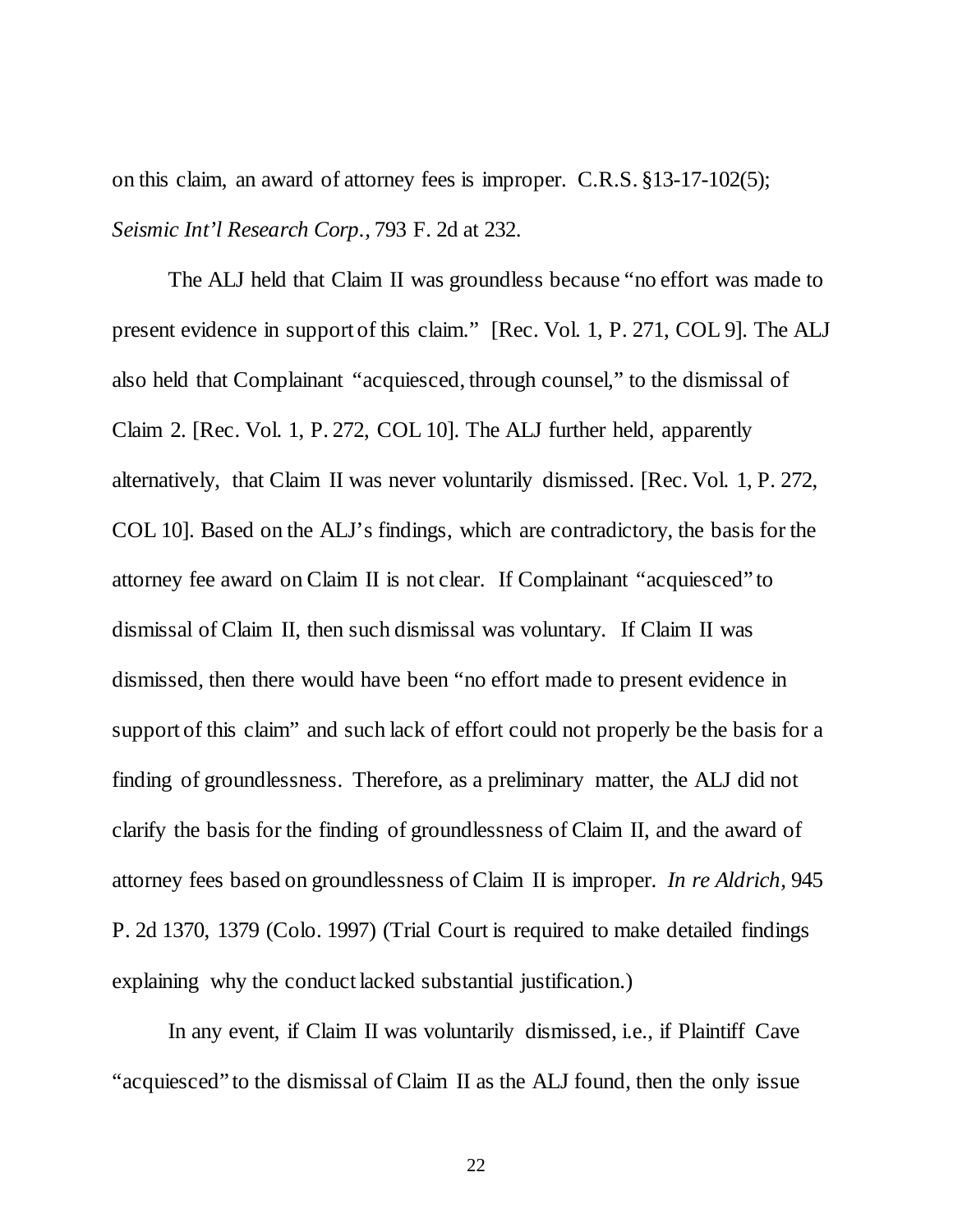remaining would be whether the requirements of C.R.S. §13-17-102(5) had been met. Specifically, the remaining issue is whether Plaintiff Cave dismissed Claim II as soon as he knew, or should have known, that he would not prevail on that claim. *Seismic Int'l Research Corp.,* 793 F. 2d at 232. The lack of any submission of evidence at the hearing on Claim II would not properly be a factor if the claim had been dismissed. The ALJ made no findings as to whether Claim II was dismissed as soon as it should have been. Such detailed findings are required to support an award of attorney fees. *In re Aldrich,* 945 P. 2d at 1379. Therefore, to the extent Claim II was voluntarily dismissed, the ALJ failed to make the proper findings under §13-17-102(5), and therefore erred in awarding attorney fees on that basis.

If Claim II was not voluntarily dismissed, as the ALJ also alternatively held, then the issue is whether the allegations of Claim II were supported by any credible evidence. *Western United Realty, Inc.,* 679 P. 2d 1063, 1069. Three of the four elements needed to establish the violation alleged in Claim II had already been established through the evidence admitted through Claim I. [Rec. Vol. 1, P. 267, FOF 1, 2, and 3]. The allegations supporting the fourth element, whether Defendant McGihon engaged in "solicitation," was based on an invitation to a fundraiser for the House Majority Project supporting several covered candidates. The invitation was attached to the Complaint, and available as evidence to be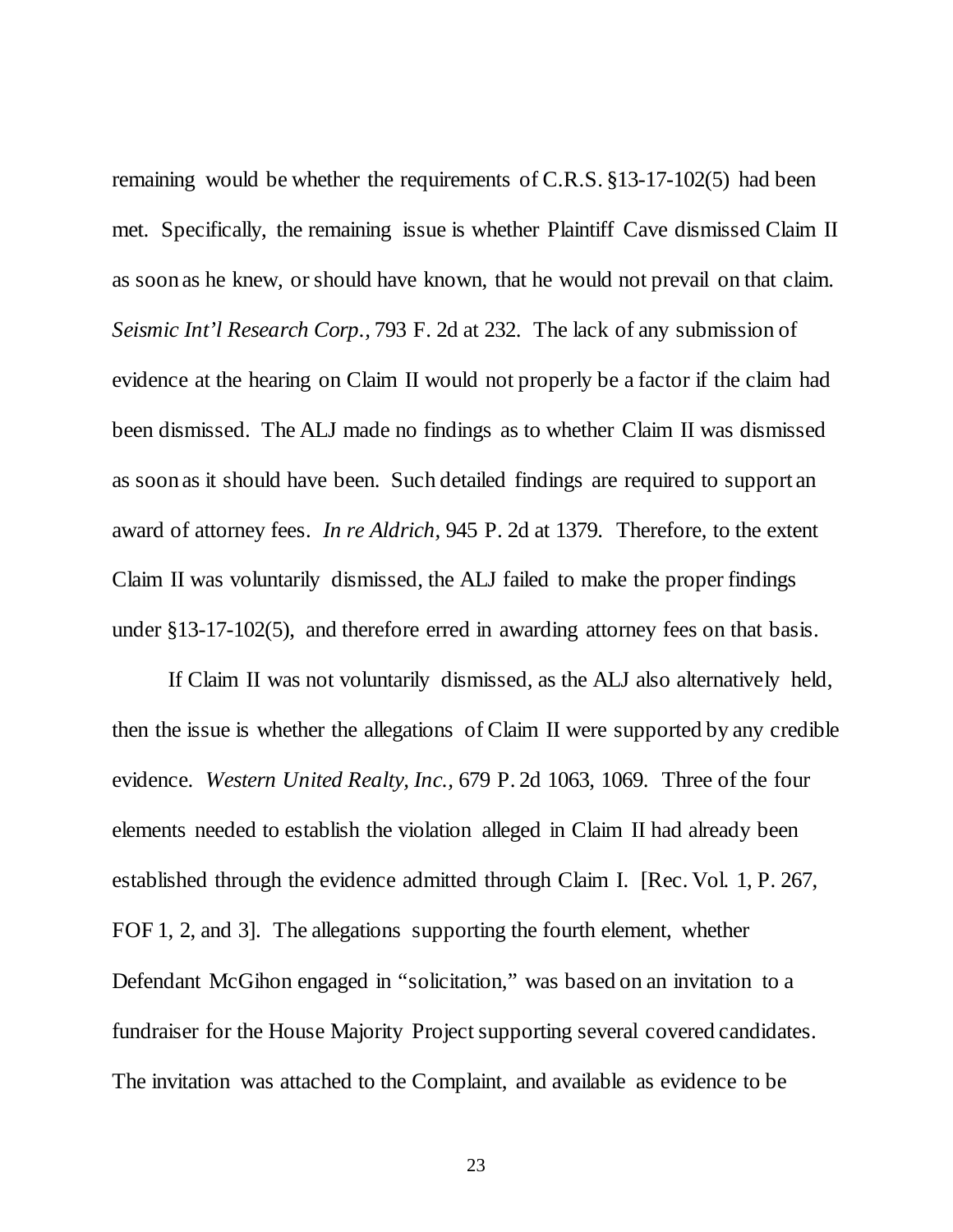offered at trial, if Plaintiff Cave had chosen to pursue Claim II at the hearing, which he chose not to do. Therefore, the allegations of Claim II were either proven at trial, to the extent they became part of the ALJ's findings of fact, or were able to be supported by evidence at trial. *Harrison v. Smith,* 821 P. 2d at 835.

Regardless of whether Claim II was voluntarily dismissed, or not, the ALJ erred in finding that Claim II was groundless, and the fee award must be reversed to the extent it was based on the groundlessness of Claim II.

## **VI. CONCLUSION**

The ALJ erred in dismissing the Complaint under C.R.C.P. Rule 12(b)(5) for failure to state claims upon which relief can be granted. The ALJ improperly interpreted the meaning of the term "solicitation" under the FCPA, and thereby improperly determined that the Complaint failed to state claims upon which relief can be granted. This decision of the ALJ should be reversed.

In addition, the ALJ erred in awarding attorney fees against the complainant and his counsel under C.R.S. §13-17-102. The Complaint was not frivolous, because it was based on a valid legal theory under the FCPA. Also, the Complaint was not groundless, because it was supported by evidence at the hearing, including evidence that became the basis for the ALJ's findings of fact in the Agency Decision. Finally, the ALJ failed to make the findings necessary to support an